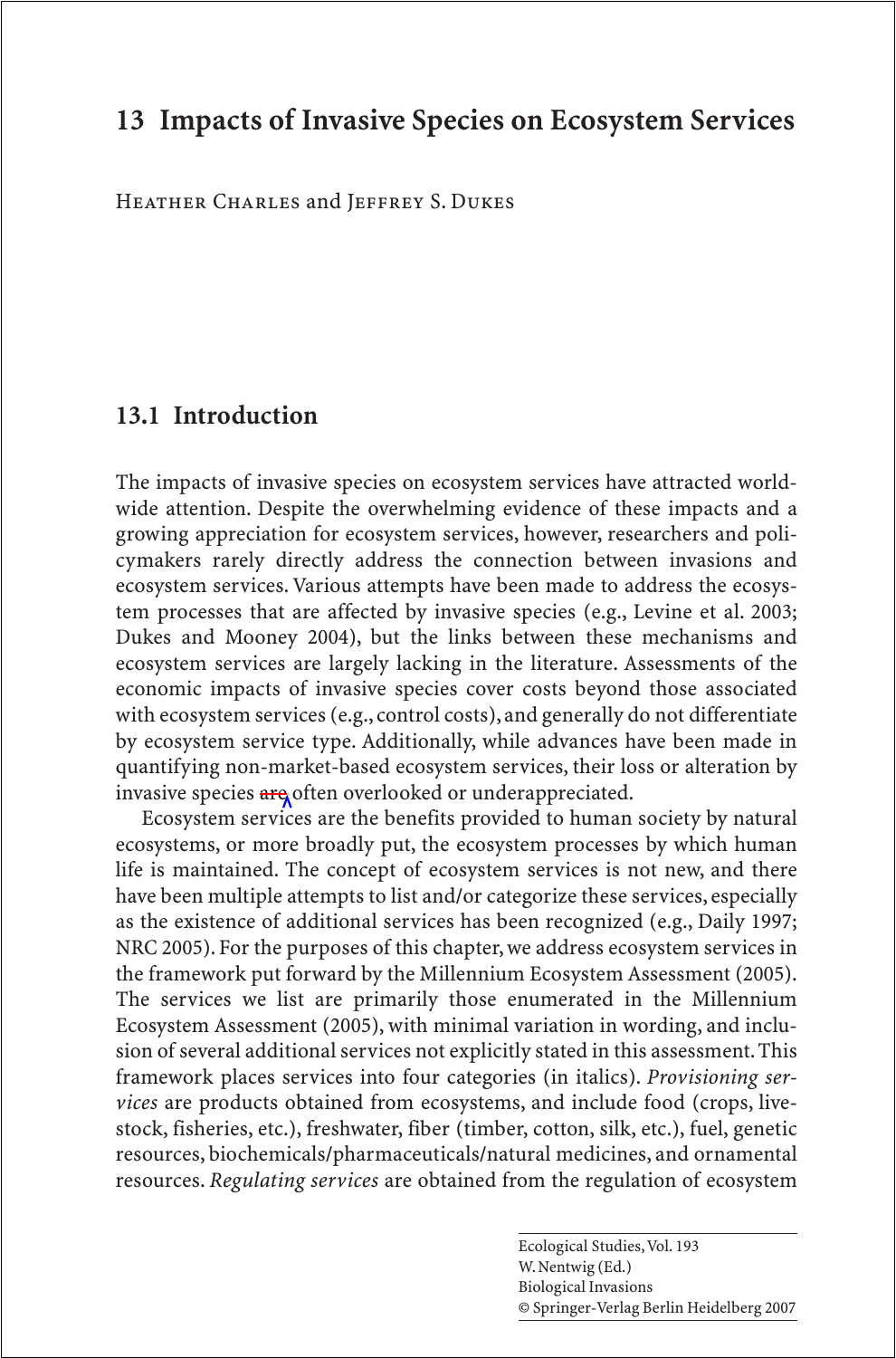218 H. Charles and J.S. Dukes

processes, and include air quality regulation, climate regulation, water regulation (timing and extent of flooding, runoff, etc.), water purification, waste treatment, disease regulation, natural pest control, pollination, erosion control, and coastal storm protection.*Cultural services* are non-material benefits, and include aesthetic values, recreation/tourism, spiritual/religious values, educational/scientific values, cultural heritage values, inspiration, and sense of place. *Supporting services* are overarching, indirect, and occur on large temporal scales, but are necessary for the maintenance of other services. They include photosynthesis, primary production, nutrient cycling, water cycling, soil formation and maintenance of fertility, as well as atmospheric composition. This framework includes both goods, which have direct market values, and services that in turn maintain the production of goods and biodiversity, and directly or indirectly benefit humans (Daily 1997).

In this chapter, we introduce concepts associated with the valuation of ecosystem services, and discuss how costs generated by invasions relate to impacts on ecosystem services.We link the effects of invasive species on community dynamics and ecosystem processes to effects on ecosystem services. Risks for specific ecosystem types and the organism types most likely to change particular services are discussed. Finally, we present examples of invasive species that alter each of these services. While the majority of these species negatively affect ecosystem services, several exceptions exist. We conclude by assessing the overall vulnerability of each category of ecosystem service to alteration by invasive species, suggesting future research needs, and discussing educational and collaborative opportunities in this field.

## **13.2 Relating Costs of Invasives to Valuation of Ecosystem Services**

#### **13.2.1 Valuing Ecosystem Services**

In order to understand how invasive species affect ecosystem services, one must first understand how ecosystem services are valued,and how these values relate to the costs of invasive species.Economic valuation of ecosystem services (and goods) typically involves several components.All goods and services are categorized within a framework of total economic value (Fig. 13.1), and subsequently assigned monetary value (Costanza et al. 1997).

The framework initially differentiates between use and non-use values. Use values further divide into direct and indirect use values. Direct use values involve human interaction with nature, and include both consumptive and non-consumptive uses. Consumptive use refers to products consumed locally or sold in markets, whereas non-consumptive use typically refers to cultural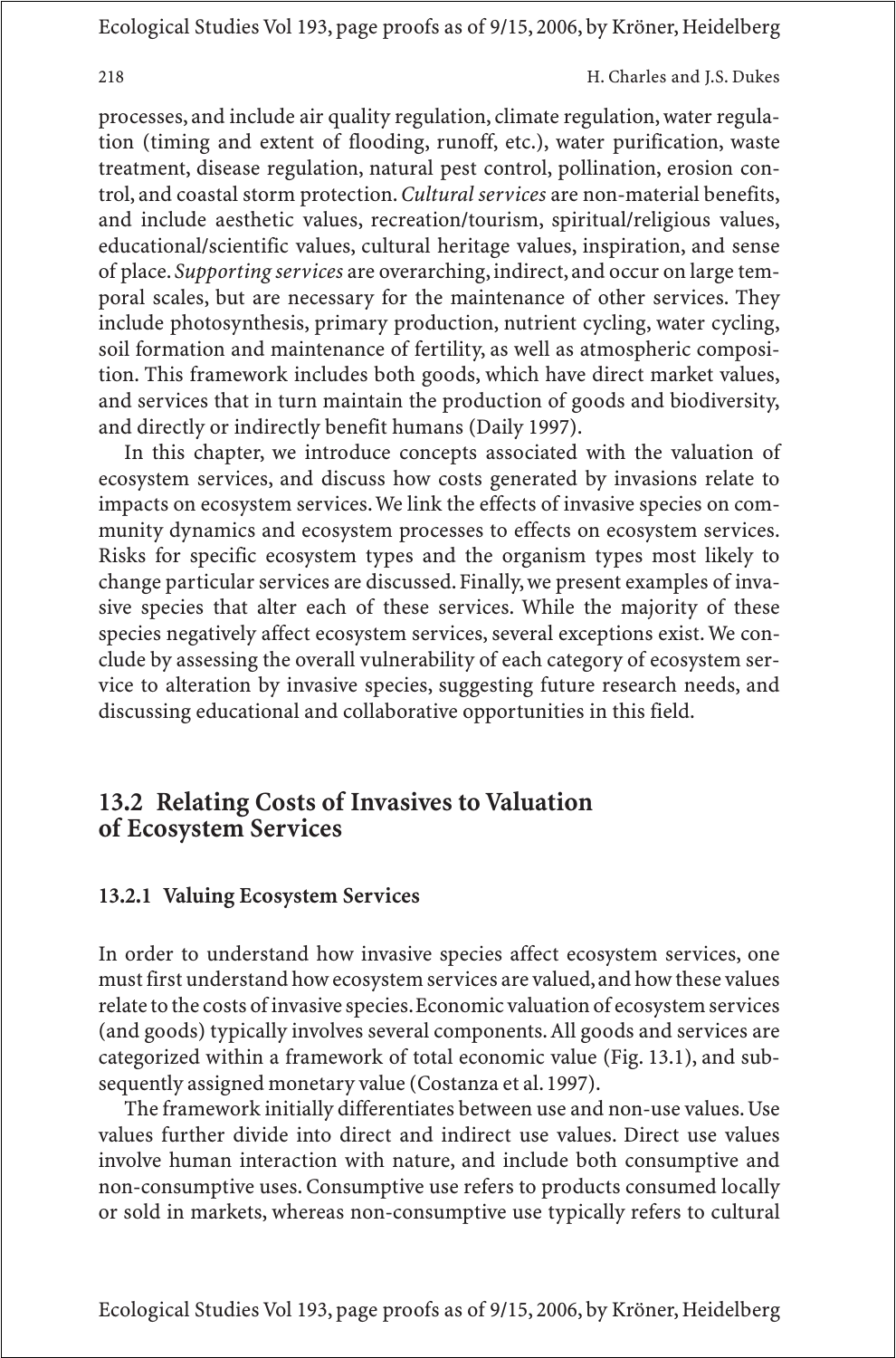



**Fig. 13.1** Framework for economic valuation of ecosystem services (see text for further explanation)

services such as recreation and tourism. Indirect use values encompass species that humans rely on indirectly through trophic and other interactions (e.g., natural pest control), and services that are closely tied to ecosystem processes. Examples are productive inputs such as soil fertility, pollination, water purification, and flood control, all of which are extremely important in agriculture. Non-use values, while less tangible, are critical to a comprehensive assessment of economic valuation. They derive from the continued existence and intrinsic value of a service, good, species, habitat, etc., and include existence, option and bequest values.

These three values are succinctly explained by an example taken from Daily (1997), where non-use values for a hypothetical freshwater site include the value of knowing the site exists, irrespective of whether or not an individual visits the site (existence value); the value of preserving the option of enjoying the site in the future (option or future use value); and the value of ensuring that one's descendants will be able to enjoy the site (bequest value). While the literature on ecological economics includes several variations of this framework, all versions include the same basic principles (e.g., Daily 1997; NRC 2005; Born et al. 2005).

We link the total economic value framework to our discussion of ecosystem services and invasive species in two ways. First, the categories of ecosystem services can be connected to the categories of valuation in a generalized manner (Fig. 13.1). Provisioning services, which include all goods, fall into the consumptive use category. Most cultural services are considered to have nonconsumptive use values. Regulating and supporting services are typically classified as having indirect use values. As mentioned above, the framework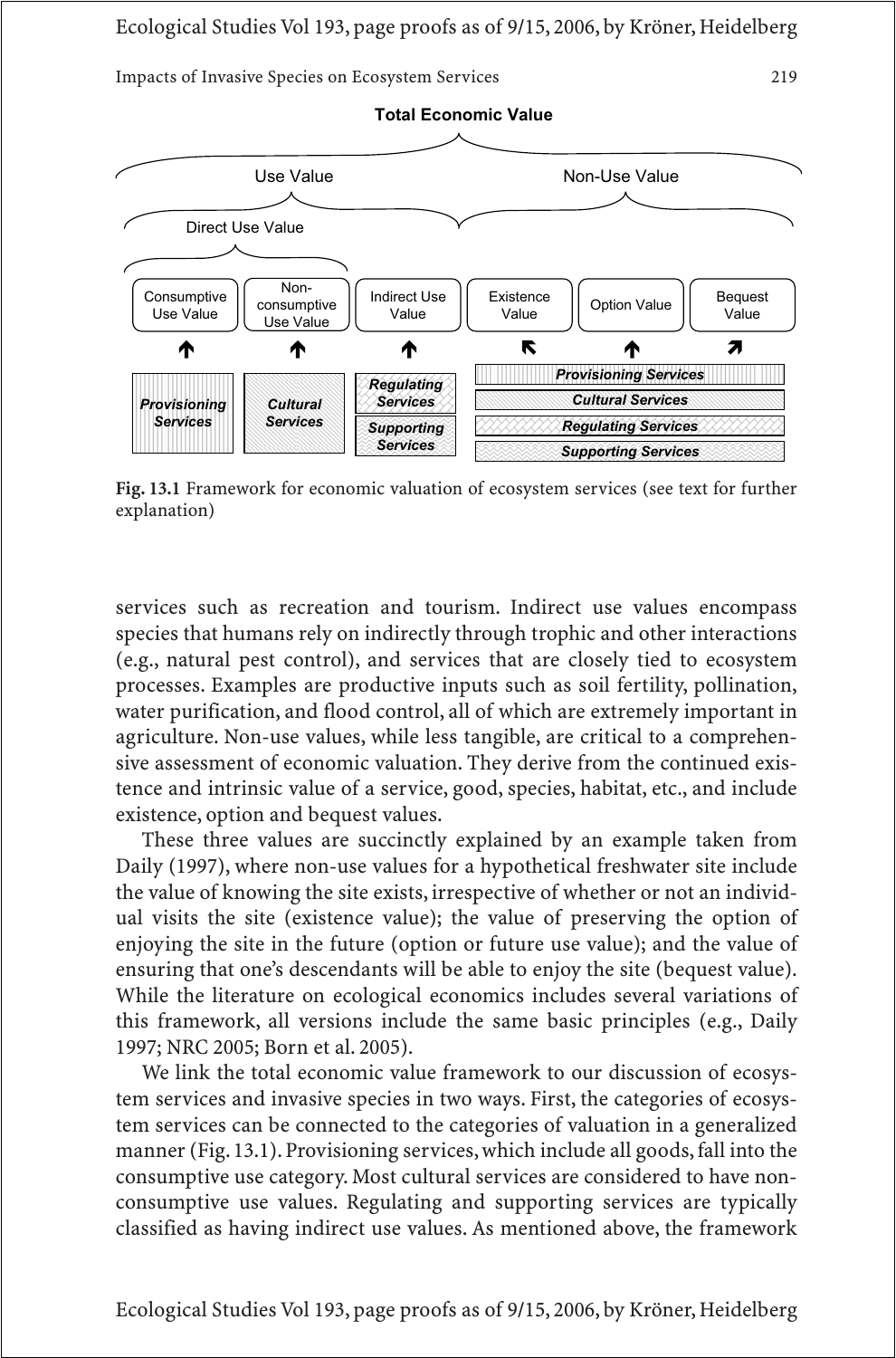220 H. Charles and J.S. Dukes

can include multiple values for a service, and thus all four categories of services can be assessed for their non-use value as well. For example, genetic resources and certain plant/animal species may have an option value for future medicines and gene therapy targets, both provisioning services. Endangered species and locations with high endemism, such as the Galapagos Islands, may have a high existence value and a correspondingly high tourism value. Sites or species with spiritual, religious, or cultural importance may have a significant bequest value, owing to their cultural services.

Second, with a measure of the value of an ecosystem service available, it is easier to assess the magnitude of alteration by invasive species. Invasives pose threats to human society that are proportional to the value of the services they threaten. Overall, because ecosystem services are defined by their contribution to human society, the significance of any alteration due to invasive species is dependent on their valuation. However, it should be noted that services may be undervalued if they are poorly understood or underappreciated.

#### **13.2.2 Interpreting Invasive Impacts**

Invasive impacts or costs are often classified as economic, environmental, or social in nature. Economic impacts are those of direct consequence to humans, typically leading to monetary losses. Environmental impacts are those that affect ecosystem structure and function, often referring to loss of biodiversity or unique habitats. Social impacts focus predominantly on human health and safety, but can also cover quality of life, recreational opportunities, cultural heritage, and other aspects of social structure. Where do ecosystem services fit into this classification? A unique facet of the concept of ecosystem services is the conjoining of ecological integrity and human benefit. As such, impacts will fall into all three categories with a good deal of overlap. Thus, all three types of impacts are useful in determining which services are affected by invasive species, and the magnitude of these effects.

Economic impact assessments give clues to some of the most significant impacts to humans by way of ecosystem services, but two caveats exist. First, economic assessments include control and management costs that are critical in determining control vs. prevention strategies, but do not address ecosystem services. Second, and more pertinent, economic assessments do not fully assess the alteration of certain ecosystem services, due to their subjective nature and the difficulty of assigning value. This includes almost all supporting services, and many regulating and cultural services. Since market values are easier to assign, and changes to these values are felt sooner and more acutely, economic assessments are necessarily biased toward provisioning services. Environmental impact assessments cover many of these remaining services, but often indirectly (e.g., biodiversity itself is not an ecosystem service per se), and without connections made to human benefits lost or gained.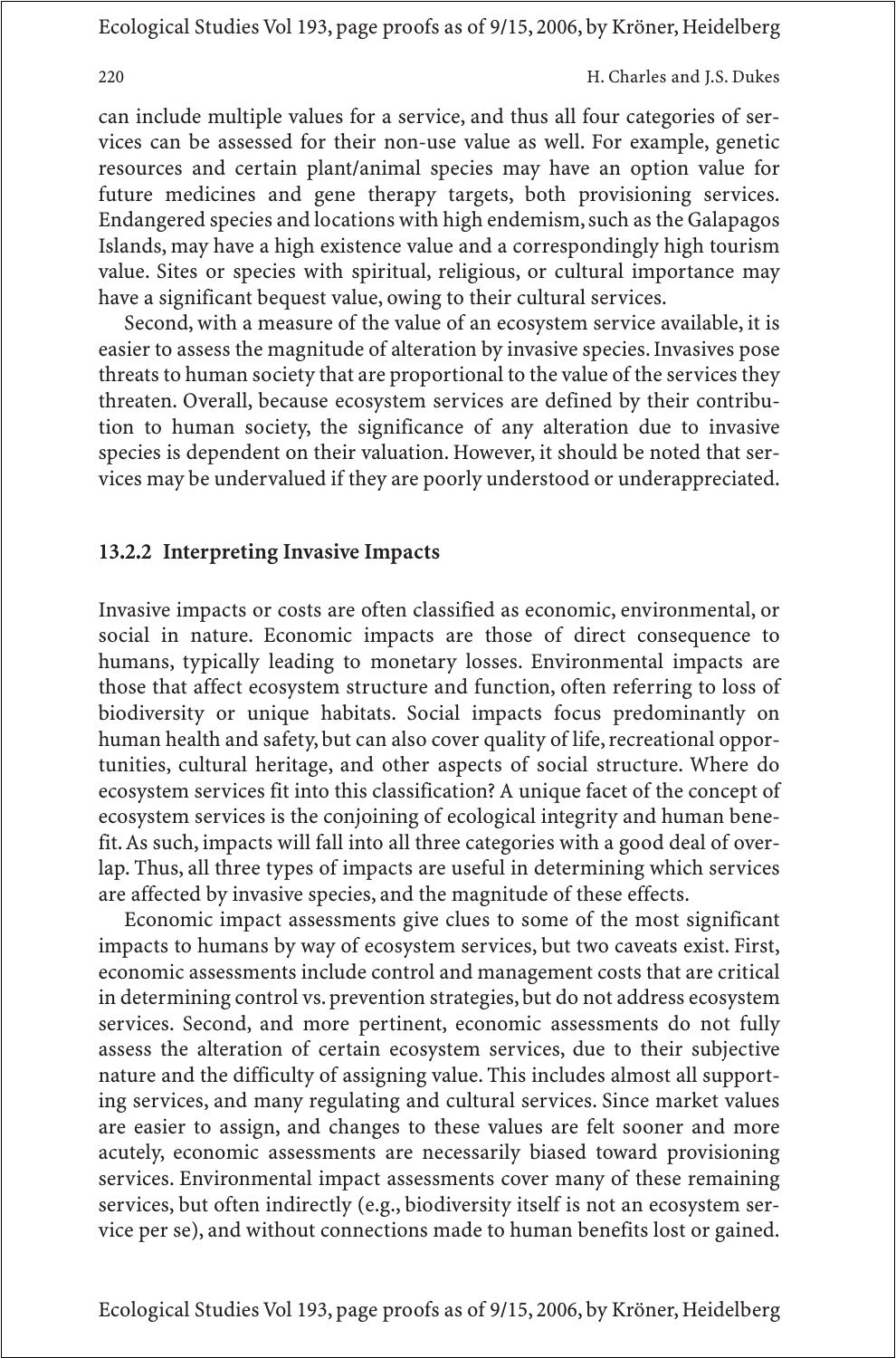Social impact assessments cover a smaller range of services, and some are not tied to ecosystem services (e.g., invasive insects that bite humans).

Nevertheless, we can make a few generalizations from impact assessments. Impacts of invasive species on ecosystem services related to agriculture, industry, and human health are substantial, well quantified, and typically negative (Chap. 18). These impacts affect the delivery of food, freshwater, and fiber, as well as water purification, pollination, natural pest control, disease regulation, soil fertility, and nutrient and water cycling. Invasives are having substantial, if not fully quantified, impacts on cultural services including aesthetic values, recreation, and tourism, in both riparian and upland areas (Eiswerth et al. 2005). Decreased biodiversity and species extinctions linked to invasive species threaten the continued delivery and quality of many ecosystem services. Finally, negative alterations of ecosystem services far outweigh positive alterations. Chapter 19 provides further discussion of economic and social impacts, as well as methods of impact assessment. Table 13.1 lists several studies that have quantified invasive species' impacts on specific ecosystem services, and includes both positive and negative impacts.

| Invasive<br>species                                                        | Geographic<br>location                                   | Ecosystem services<br>altered                                                                                                                                         | Monetary<br>impact <sup>a</sup> | Reference                 |
|----------------------------------------------------------------------------|----------------------------------------------------------|-----------------------------------------------------------------------------------------------------------------------------------------------------------------------|---------------------------------|---------------------------|
| Acacia<br>melanoxylon<br>(blackwood),<br>Acacia<br>cyclops<br>(rooikrans), | Cape Floristic<br>Region, South<br>Africa (fynbos)       | Food (sour figs, honey-<br>bush tea), fiber (thatch-<br>ing reed, timber), orna-<br>mental resources (flowers,<br>greens, ferns), medicine,<br>essential oils (buchu) | $-2,852,984$ <sup>b</sup>       | Turpie et<br>al. $(2003)$ |
| Eucalyptus<br>spp. (gum                                                    |                                                          | Water (mountain<br>catchments)                                                                                                                                        | $-67,836,059b$                  |                           |
| trees) and                                                                 |                                                          | Pollination (bee keeping) $-27,783,728$ <sup>b</sup>                                                                                                                  |                                 |                           |
| other woody                                                                |                                                          | Ecotourism                                                                                                                                                            | $-830,683^{\rm b}$              |                           |
| shrubs and<br>trees                                                        |                                                          | Fuel (Acacia cyclops as<br>firewood)                                                                                                                                  | $+2,799,492b$                   |                           |
| Bemisia tabaci Mexico<br>(whitefly)- and                                   |                                                          | Food (melon, sesame),<br>fiber (cotton)                                                                                                                               | -33 million                     | Oliveira<br>et al.        |
| B. tabaci-trans- Brazil<br>mitted viruses                                  |                                                          | Food (beans, tomatoes,<br>melon, okra, cabbage)                                                                                                                       | -5 billion (for<br>$5-6$ years) | (2001)                    |
|                                                                            | Florida, USA                                             | Food (tomato, due to<br>Tomato mottle virus)                                                                                                                          | -140 million                    |                           |
|                                                                            | North America,<br>Mediterranean<br>Basin, Middle<br>East | Food (lettuce, sugar<br>beets, melon, due to<br>Lettuce infectious yellow<br>virus)                                                                                   | $-20$ million                   |                           |

**Table 13.1** Monetary impacts to ecosystem services associated with various invasive species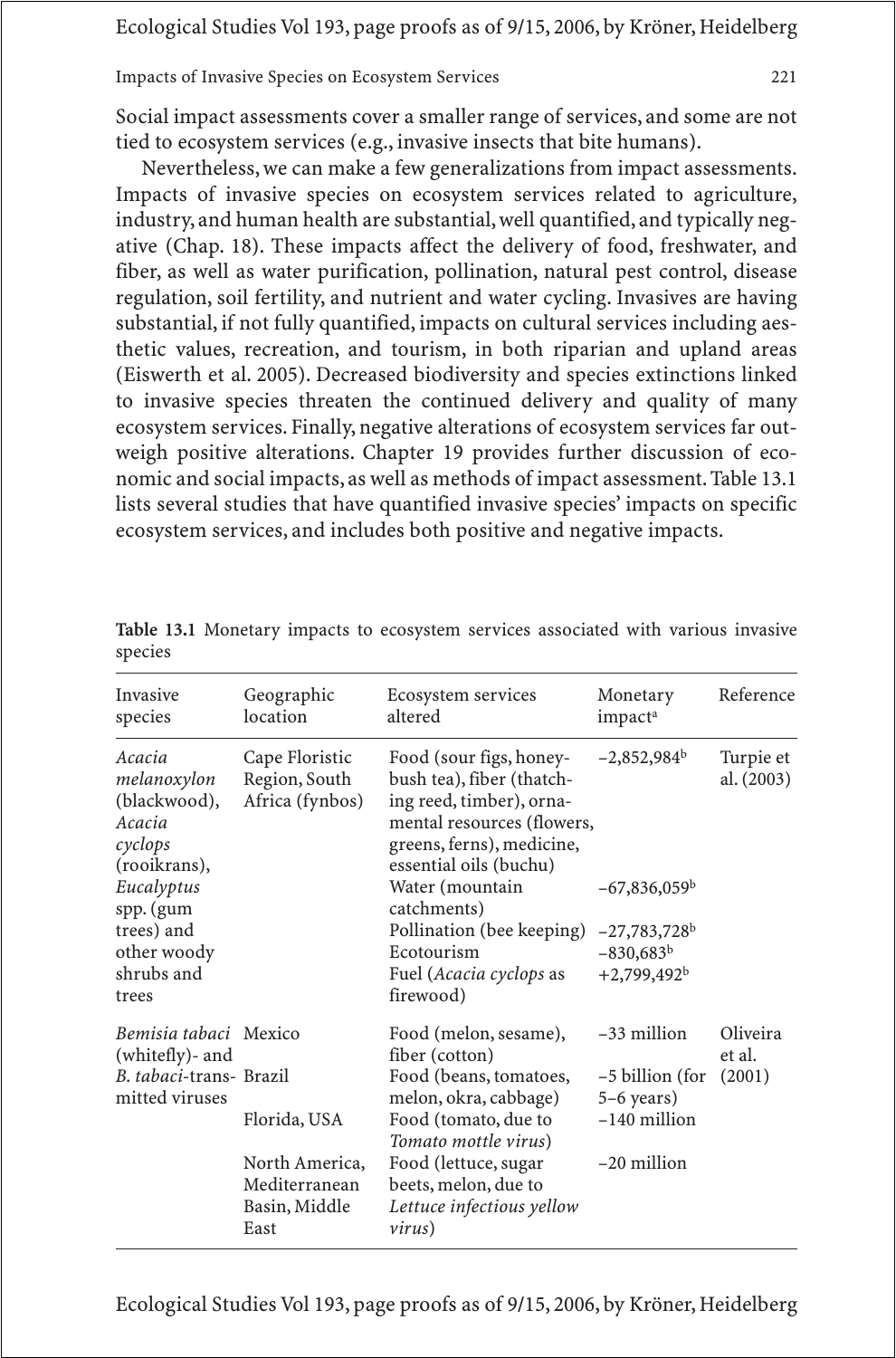222 H. Charles and J.S. Dukes

| Invasive<br>species                                    | Geographic<br>location                                                            | Ecosystem services<br>altered                                                                                                                                                                                                                                               | Monetary<br>impact <sup>a</sup>                                                                                          | Reference                     |
|--------------------------------------------------------|-----------------------------------------------------------------------------------|-----------------------------------------------------------------------------------------------------------------------------------------------------------------------------------------------------------------------------------------------------------------------------|--------------------------------------------------------------------------------------------------------------------------|-------------------------------|
| Melaleuca<br>quinque-<br>nervia                        | South Florida,<br>USA (wetlands,<br>open-canopied<br>forests)                     | Recreation (park use)<br>Tourism (Everglades<br>National Park and rest<br>of south Florida)<br>Natural hazard regula-<br>tion (increased fires)<br>Various cultural services<br>(endangered species loss)<br>Ornamental resources<br>(nurseries)<br>Food (honey production) | $-168$ to<br>250 million<br>–250 million<br>to 1 billion<br>-250 million<br>$-10$ million<br>-1 million<br>$+15$ million | Serbe-<br>soff-King<br>(2003) |
| Myriophyllum<br>spicatum<br>(Eurasian<br>watermilfoil) | Western Nevada<br>and northeast<br>California;<br>Truckee River<br>watershed, USA | Recreation (swimming,<br>boating, fishing, etc.)<br>Water quality, water sup-<br>plies, non-use value                                                                                                                                                                       | $-30$ to $45$<br>million<br>Unquantified<br>negative costs                                                               | Eiswerth<br>et al.<br>(2000)  |
| Pomacea<br>canaliculata<br>(golden apple<br>snail)     | Philippines (rice<br>systems)                                                     | Productivity losses (rice<br>output)                                                                                                                                                                                                                                        | $-12.5$ to<br>17.8 million                                                                                               | Naylor<br>(1996)              |
| Sus scrofa<br>(feral pig)                              | Florida, USA<br>(three state)<br>parks; forest<br>and wetland)                    | Habitat degradation<br>(with implications for<br>recreation, tourism,<br>aesthetics, endangered<br>species loss, erosion<br>control, water quality)                                                                                                                         | –5,331 to<br>$43,257$ ha <sup>-1</sup> ,<br>depending on<br>park, season,<br>and ecosystem<br>type                       | Engeman<br>et al.<br>(2003)   |
| Tamarix spp.<br>(tamarisk)                             | Western United<br>States, especially<br>Colorado River                            | Irrigation water<br>Municipal water<br>Hydropower<br>Natural hazard regula-<br>tion (flood control)                                                                                                                                                                         | –38.6 to<br>121 million<br>$-26.3$ to<br>67.8 million<br>–15.9 to<br>43.7 million<br>-52 million                         | Zavaleta<br>(2000)            |

**Table 13.1** (*Continued*)

<sup>a</sup> Costs are indicated with a negative sign (–) and benefits with a positive sign (+). Values are in US \$ and represent annual losses, unless otherwise indicated

<sup>b</sup> Values were converted from  $2,000$  Rands (R) to US \$; 7 R=1 \$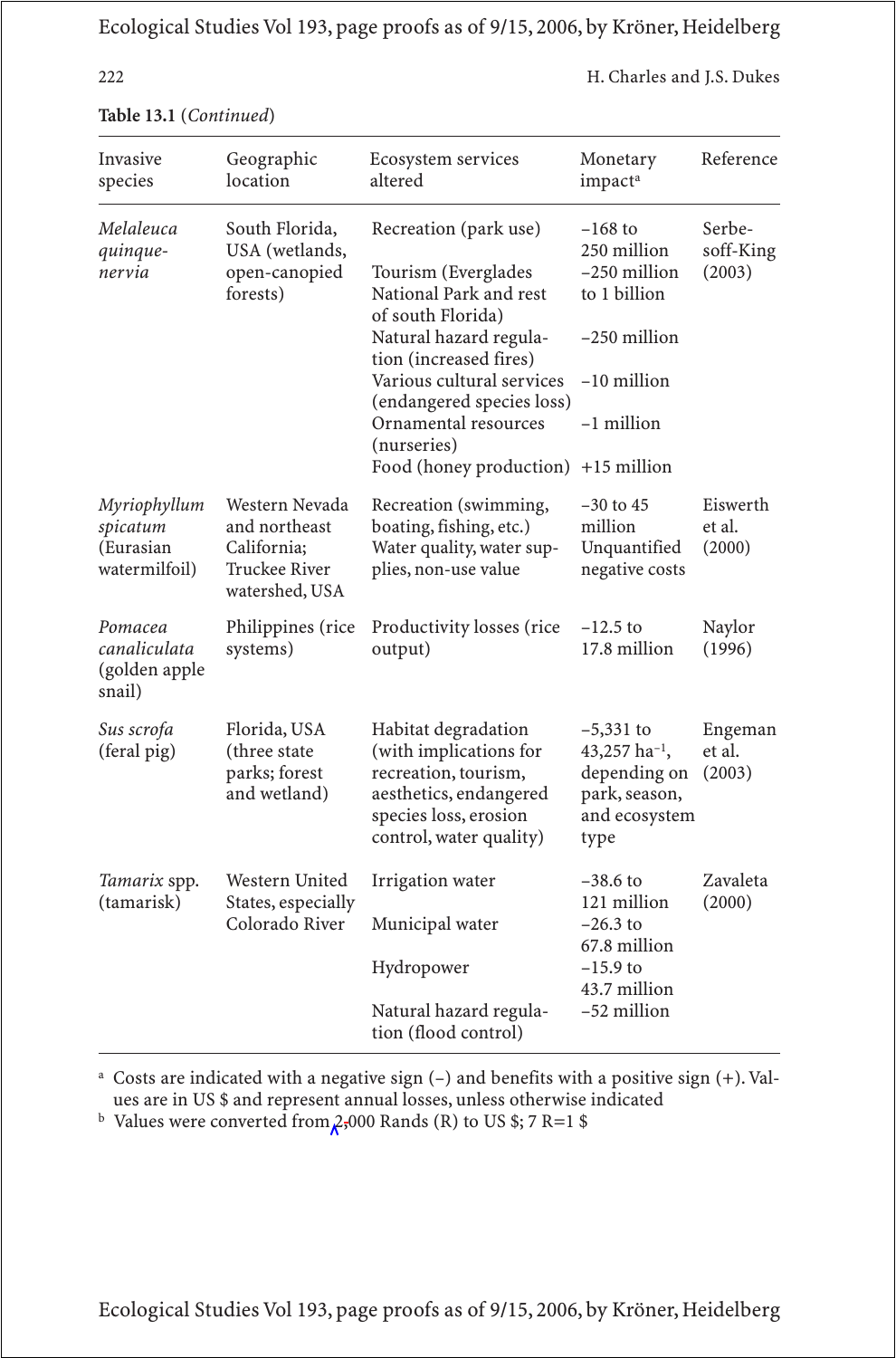## **13.3 Mechanisms of Alteration**

Ecosystems are characterized by their structure (composition and biological/physical organization) and functions or processes, which lead to the production and maintenance of ecosystem services. Invasive species alter the production, maintenance, and quality of services by a variety of mechanisms. As understanding of invasion biology has increased, so too has recognition and comprehension of these mechanisms. The mechanisms are interrelated, since they all affect aspects of the defining characteristics of ecosystem structure and function. However, they can be grouped into three categories to enhance ease in understanding (Fig. 13.2).

## **13.3.1 Species Extinctions and Community Structure**

Invasive effects on native biodiversity and community structure are well known, but few studies have examined the mechanisms that lead to these effects (Levine et al. 2003). Invasive species may alter community structure through exploitation competition (indirect interactions such as resource use), and interference competition (direct interactions such as allelopathy in plants; Callaway and Ridenour 2004). Invasive impacts on other species interactions, including predation, herbivory, parasitism, and mutualisms, can change the abundance of species with certain key traits that influence ecosys-



**Fig. 13.2** Mechanisms of ecosystem service alteration by invasive species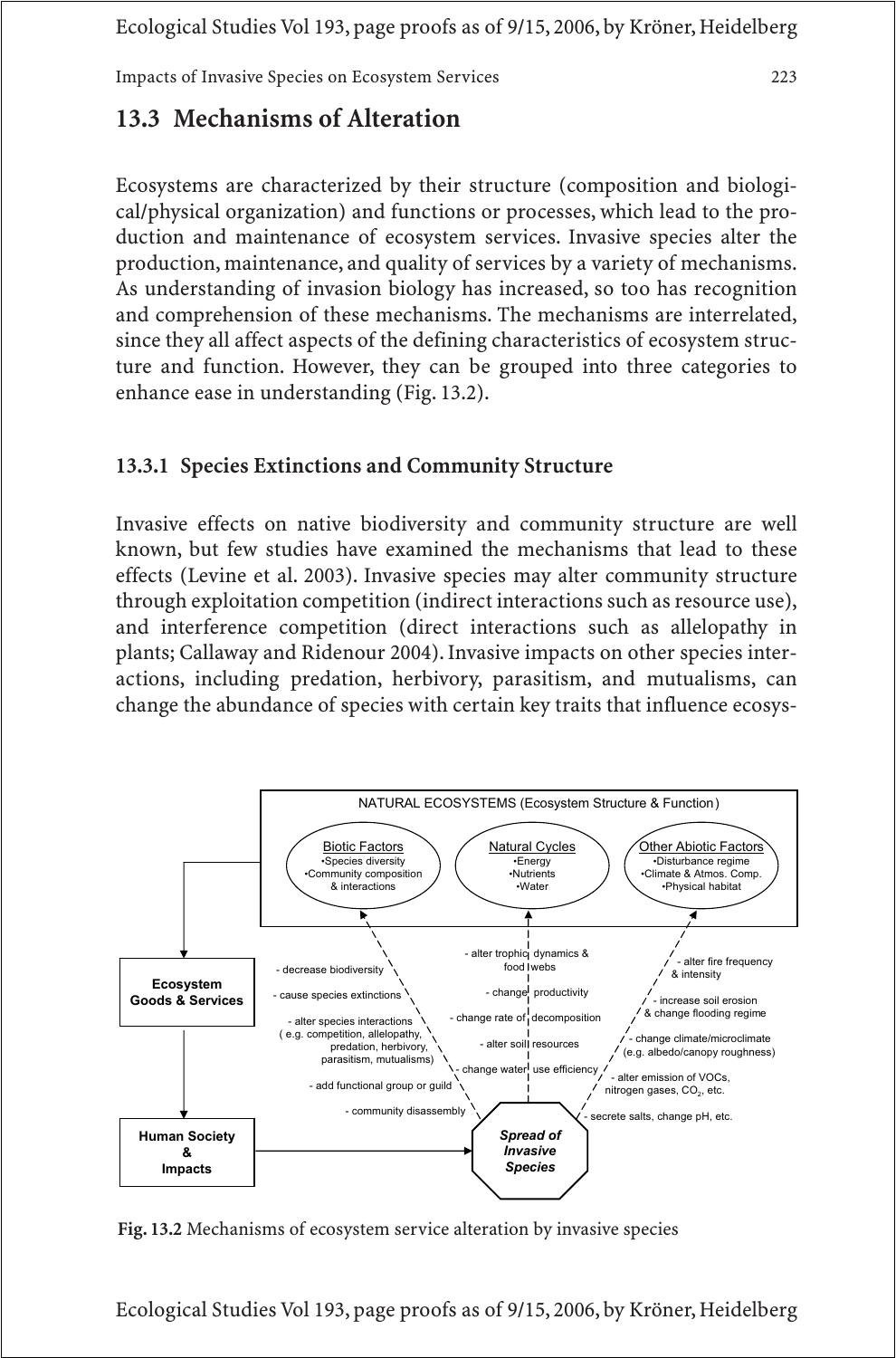224 H. Charles and J.S. Dukes

tem processes (Chapin et al. 2000). A handful of nonnative animals, plants, and pathogens have also been implicated in extinctions of native species, in particular invasive animals on islands.

Changes in species and community structure can affect ecosystem services both directly and indirectly. Direct effects include the decline in abundance of economically valuable species, in particular those used for food, forage, fiber, fuel, or medicine. Aesthetic values are commonly lost with the arrival of "nuisance species" such as invasive vines or aquatic floating plants. Invasives that disrupt mutualisms pose risks particularly for pollination and natural pest control services. Decreased genetic diversity and species extinctions also lead to loss of option value. For example, the brown tree snake (*Boiga irregularis*) is blamed for the extinction of multiple bird and other species in Guam, with negative impacts on tourism, and unknown costs in genetic resources (Fritts and Rodda 1998). Indirect effects include a potential decrease in ecosystem resistance and resilience to change, due to the hypothesized link between stability and changes in biodiversity (Hooper et al. 2005). Finally, positive feedbacks due to interactions of invasive species may lead to increased vulnerability to further invasion, and potential degradation of ecosystem services (Simberloff and Von Holle 1999).

### 13.3.2 Energy, Nutrient, and Water Cycling

Invasive species' impacts also operate at the ecosystem level through the alteration of natural cycles. Energy flows can be altered by changes in trophic interactions, food webs and keystone species. For example, the herbivore *Pomacea canaliculata* (golden apple snail) has dramatically decreased aquatic plant populations in wetlands in Southeast Asia. This in turn has led to the dominance of planktonic algae, high nutrient levels, high phytoplankton biomass, and turbid waters, with implications for water quality and purification (Carlsson et al. 2004). Productivity can be altered by invasive species that use resources more efficiently, or that eliminate a prominent life form (Dukes and Mooney 2004). Since primary productivity is itself an ecosystem service, this shift could be detrimental to humans. Changes in decomposition rate, such as might occur if an invasive species altered litter chemistry, can affect nutrient cycling as well.

Nutrient cycling can also be altered by invasive plants that fix nitrogen, leach chemicals that inhibit nitrogen fixation by other species, release compounds that alter nutrient availability or retention, including nitrogen and phosphorus, and alter topsoil erosion or fire frequency (Dukes and Mooney 2004). The best studied of these mechanisms is the introduction of leguminous species with mutualistic nitrogen-fixing microorganisms, largely due to the dramatic effects of the invaders *Myrica faya* (fire tree) in Hawaii, New Zealand and Australia, and *Acacia mearnsii* (black wattle) in South Africa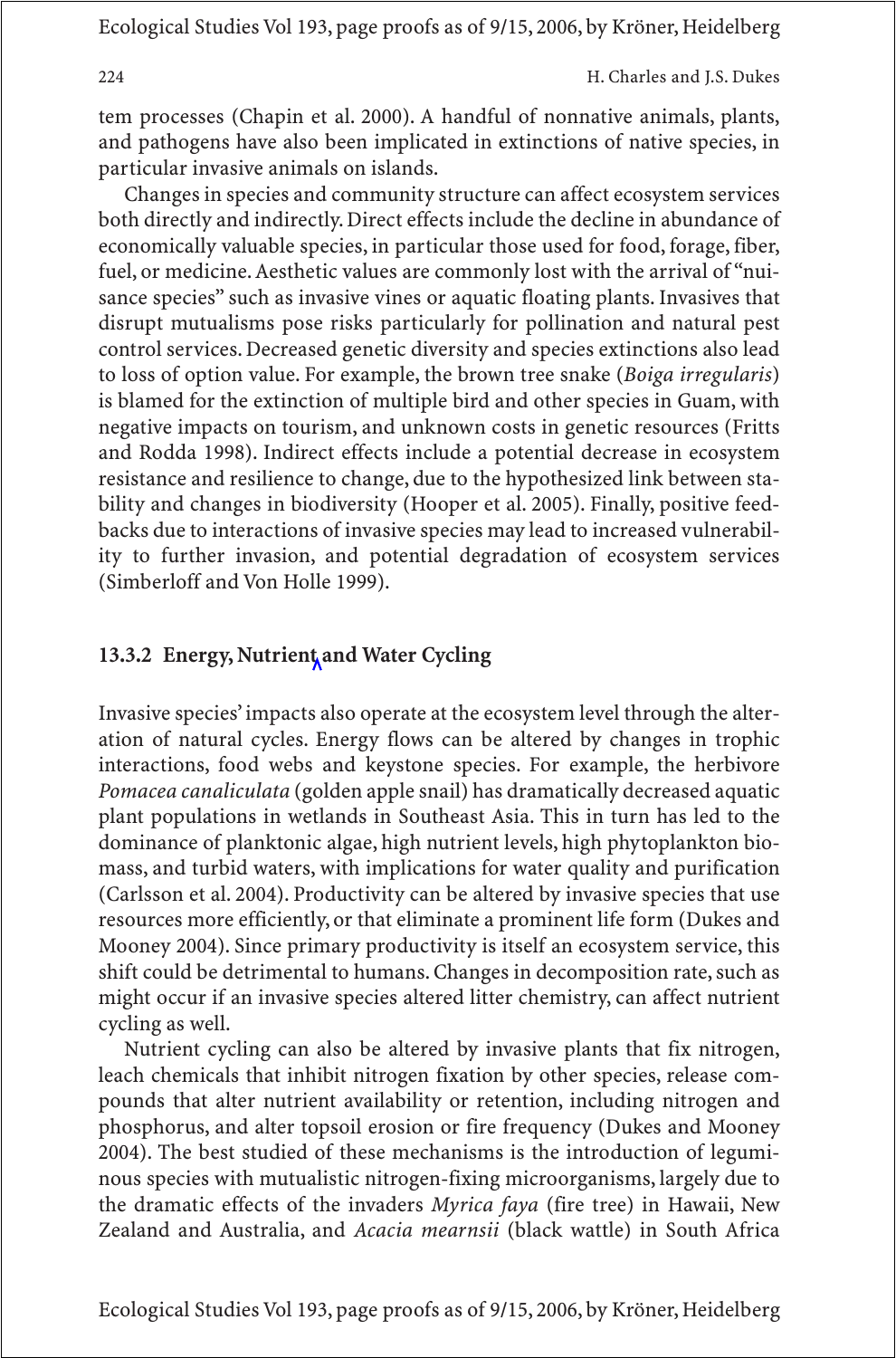(Levine et al. 2003). Ehrenfeld (2003) has shown that invasive plant impacts on nutrient cycling can vary in magnitude and direction across both invader types and sites, indicating that patterns are not universal, and that effects on ecosystem services can be either positive or negative. Alteration of nutrient cycling has additional implications for maintenance of soil fertility and primary production.

Invasive plant species have been shown to alter hydrological cycles by changing evapotranspiration rates and timing, runoff, and water table levels. Impacts are greatest when the invaders differ from natives in traits such as transpiration rate, leaf area index, photosynthetic tissue biomass, rooting depth, and phenology (Levine et al. 2003). Changes to water cycles may affect both water supply and regulation. Well-studied examples of invasive plants using more water than do native plants, and thus decreasing the water supply for humans, include *Tamarisk* spp. (salt cedar) in riparian zones of the southwestern United States, and pines in the Cape region of South Africa.

#### **13.3.3 Disturbance Regime, Climate, and Physical Habitat**

Several invasive species alter disturbance regimes (including fire, erosion, and flooding), or act as agents of disturbance themselves, particularly in soil disturbance (Mack and D'Antonio 1998). Fire enhancement can occur when grasses invade shrublands and increase fire frequency, extent, or intensity, whereas fire suppression is more likely to occur when trees invade grassland, and decrease fine fuel load and fire spread (Mack and D'Antonio 1998). These impacts are significant since they can cause a shift in ecosystem type and related species – for example, from shrublands to grasslands.Affected ecosystem services might include air purification or quality, atmospheric composition (e.g., through increased nitrogen volatilization), forage quality for cattle, and primary production. Mammalian invaders often increase erosion and soil disturbance, whereas woody plant invaders are more likely to affect water regulation by causing flooding and sedimentation in aquatic settings.

Maintenance of climate and atmospheric composition, both ecosystem services, are two of the least-studied mechanisms, perhaps because changes can occur over large temporal and spatial scales. Hoffmann and Jackson (2000) used modeling simulations to show that conversion of tropical savanna to grassland could both reduce precipitation and increase mean temperatures. However, the impetus for this study was land use change, not invasive species per se. On a smaller scale, experiments have shown that even a handful of invasive plants can alter a given microclimate. Finally, invasive species may alter atmospheric composition by changing rates of carbon dioxide sequestration, or the emission of volatile organic compounds and other biologically important gases (Dukes and Mooney 2004). Huxman et al. (2004) note that  $CO<sub>2</sub>$  and water flux to the atmosphere will be affected by the species-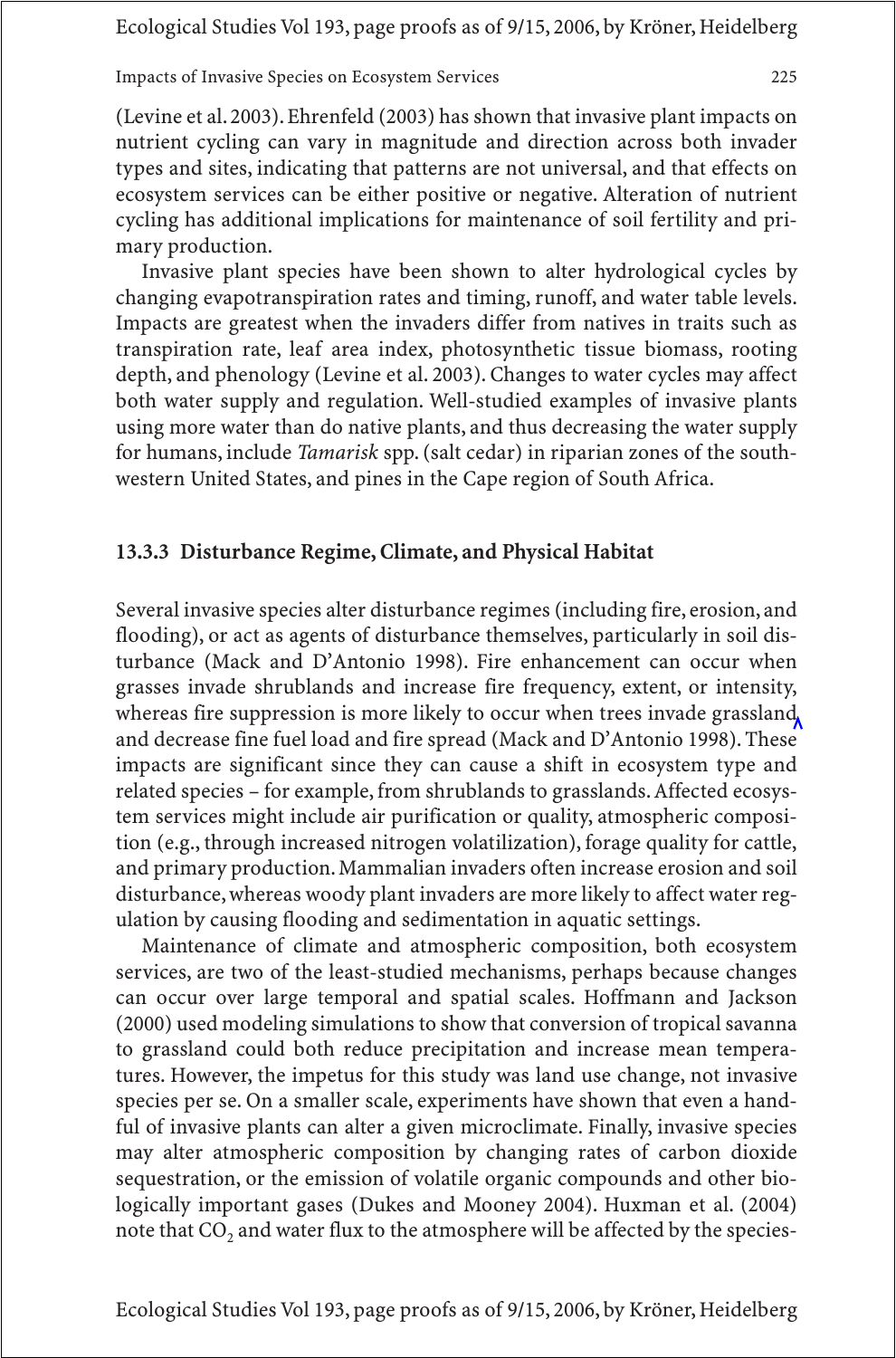```
226 H. Charles and J.S. Dukes
```
specific soil microclimate, and show differences in these fluxes between native and invasive grasses.

Invasive species can also alter the physical habitat. Both plant and animal invaders are capable of outcompeting natives and taking over habitat, and certain invaders additionally make the habitat less suitable for other species. Invasive plants may decrease the suitability of soil for other species by secreting salts (e.g.,*Tamarisk*, Zavaleta 2000; the iceplant *Mesembryanthemum crystallinum*, Vivrette and Muller 1977), by acidifying the soil, or by releasing novel chemical compounds, as in allelopathy (Callaway and Ridenour 2004).

## **13.4 Which Ecosystems are at Risk and Which Invasives have the Greatest Impact?**

Predicting which invasive species will have the greatest impact on ecosystem services would have both economic and societal benefits, and allow us to improve our prevention and management strategies. Unfortunately, the relationships between ecosystem impacts and ecosystem service impacts are difficult to characterize. We expect that species with the greatest ecological impacts will also have the greatest impacts on ecosystem services, but this has not been tested. Likewise, the relationship between community invasibility and the intensity of impacts is also debatable (Levine et al. 2003). Some generalizations can be made regarding the species most likely to alter ecosystem processes. Invasives that add a new function or trait have the potential to significantly impact ecosystem processes as their ranges expand, often by the addition of a new functional type based on traits related to resource use (e.g., nitrogen fixers), phenology, feeding habits, habitat preference, etc. (Chapin et al. 1996). Even without the addition of a new function or trait, an invader that comprises a large proportion of the biomass at a given trophic level may measurably alter ecosystem structure and function (Dukes and Mooney 2004). Invasive species of all taxa are capable of altering ecosystem services.

Which invasive species might pose the greatest threat to a given ecosystem service in a given system? This question is difficult to answer; few concrete patterns exist, and we currently rely on a handful of species-specific examples. We can broadly say that specific ecosystem types are susceptible to alteration of particular ecosystem services (Table 13.2). For simplicity, we use the six ecosystem types delineated by The State of the Nation's Ecosystems (The H. John Heinz III Center for Science Economics and the Environment 2002): coasts and oceans, farmlands, forests, fresh waters, grasslands and shrublands, and urban and suburban areas. These generalizations are necessarily subjective, based on our review of the literature. One notable source of information on a broad range of invader taxa and habitat and ecosystem types is the Global Invasive Species Database (http://www.issg.org/database).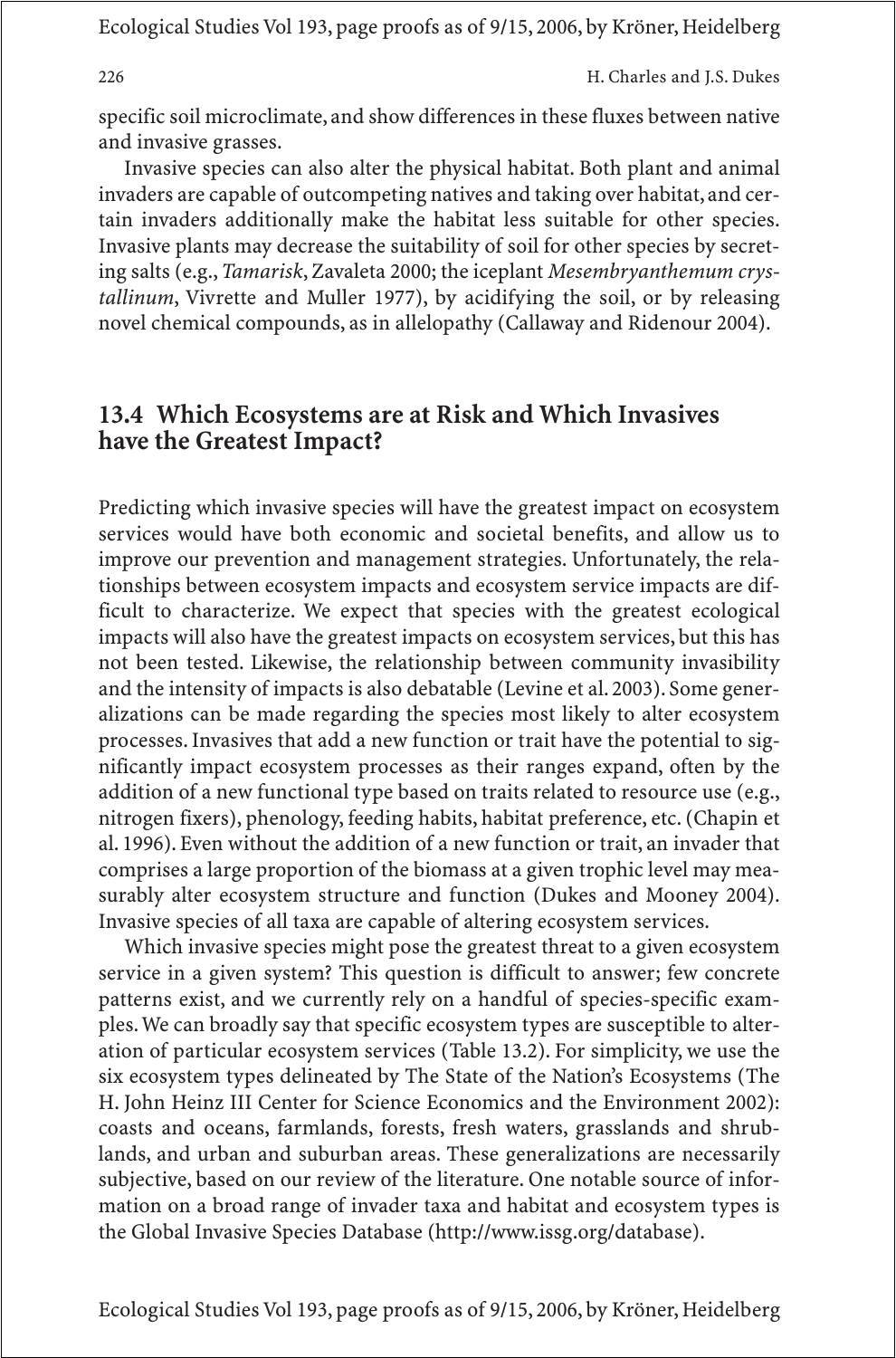Ecosystem Ecosystem Prevalent Invader examples Other<br>type services most invader types and impacts type services most at risk Coasts and oceans – Commercial fisheries – Shellfish beds – Water purification – Waste treatment – Disease regulation – Recreation, tourism – Alga, seaweeds – Mollusks – Crustaceans – Fish Caulerpa seaweed (*Caulerpa taxifolia*) – Forms dense mats in Mediterranean Sea – Negative impacts on aquaculture/fishing (Verlaque 1994) Green crab (*Carcinus maenus*) – Consumes native commercially important clams in Tasmania (Walton et al. 2002) – Isolated areas more susceptible (e.g., Mediterranean and Black seas) – Long-distance dispersal makes eradication difficult Farmlands and croplands – Natural pest control – Pollination – Nutrient cycling – Primary production – Insects – Pathogens – Grasses – Forbs – Birds Sweet potato whitefly – Large eco-(*Bemisia tabaci*) – Consumes crops, transmits plant viruses and fungi; affects crops and ornamentals (Oliveira et al. 2001) Banana bunchy top virus – Invades tropical Asia, Africa, Australia by vector aphid; damages fruit (Dale 1987) nomic losses can result from introduced pests and crop-specific pathogens Forests – Timber – Nonwood products – Genetic resources – Ornamental resources – Aesthetic value – Fungal pathogens – Forbs – Shrubs and vines – Insects – Mammals Chestnut blight (*Cry-*– Subsistence *phonectria parasitica*) Dutch elm disease (*Ophiostoma ulmi*) White pine blister rust on forest (*Cronartium ribicola*) – Species–specific fungal pathogens with negative aesthetic and genetic impacts economies at risk due to dependence products (Daily 1997)

**Table 13.2** Ecosystem types differ in ecosystem services most at risk and prevalent invasive species types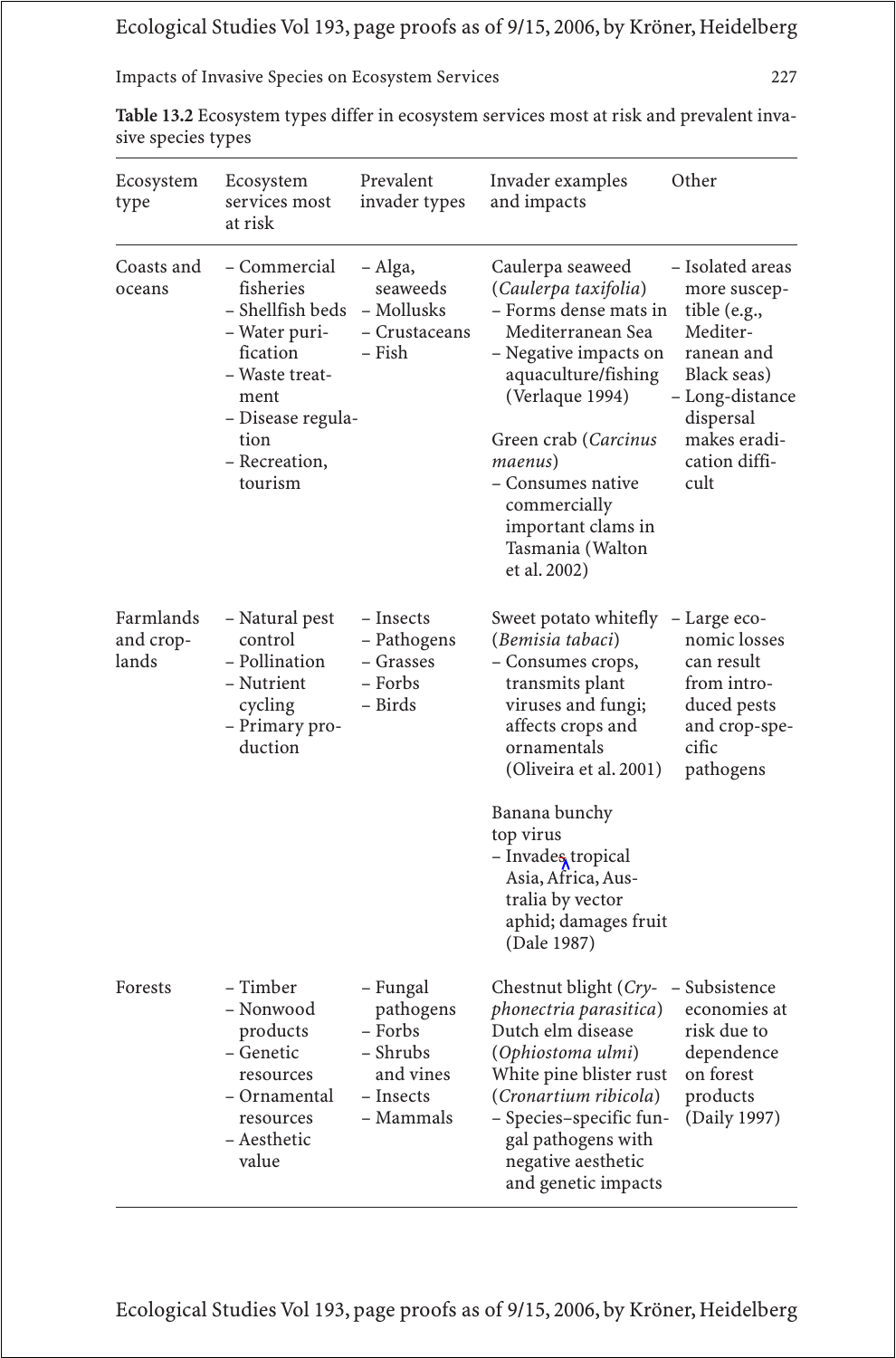228 H. Charles and J.S. Dukes

| Ecosystem<br>type                                                         | Ecosystem<br>services most<br>at risk                                                                                                            | Prevalent<br>invader types                                                                          | Invader examples<br>and impacts                                                                                                                                                                   | Other                                                                                                                                                |  |
|---------------------------------------------------------------------------|--------------------------------------------------------------------------------------------------------------------------------------------------|-----------------------------------------------------------------------------------------------------|---------------------------------------------------------------------------------------------------------------------------------------------------------------------------------------------------|------------------------------------------------------------------------------------------------------------------------------------------------------|--|
| (rivers,<br>streams,<br>lakes, ponds,<br>wetlands,<br>riparian)           | Fresh waters - Water puri-<br>fication<br>– Water regula-<br>tion<br>– Erosion<br>control<br>- Disease<br>regulation<br>– Recreation,<br>tourism | – Aquatic<br>plants<br>– Fish<br>– Mollusks<br>– Amphibians                                         | Zebra mussel (Dreis-<br>sena polymorpha)<br>– Threatens water<br>supply, quality<br>and native clams<br>following rapid<br>dispersal through<br>Great Lakes (Grif-<br>fiths et al. 1991)          | – Isolated lakes<br>very suscepti-<br>ble<br>– Rivers and<br>riparian areas<br>difficult to<br>control; can<br>easily trans-<br>port propag-<br>ules |  |
|                                                                           |                                                                                                                                                  |                                                                                                     | Whirling disease<br>(Myxobolus cerebralis)<br>– Threatens trout in<br>rivers in the USA, with<br>impacts on recreation<br>(Koel et al. 2005)                                                      |                                                                                                                                                      |  |
| Grasslands<br>and shrub-<br>lands<br>(including)<br>desert and<br>tundra) | – Livestock<br>forage<br>– Genetic<br>resources<br>– Air quality<br>regulation<br>- Nutrient<br>cycling<br>– Cultural<br>heritage                | – Grasses<br>– Forbs<br>– Shrubs<br>- Trees<br>– Mammals                                            | Starthistle (Centau-<br>rea solstitialis)<br>– Decreases livestock<br>forage yield and<br>quality, and depletes<br>soil moisture (Ger-<br>lach 2004)                                              | – Invasive<br>species have<br>decreased<br>rangeland<br>quality in<br>many regions<br>of the world                                                   |  |
|                                                                           |                                                                                                                                                  |                                                                                                     | Mesquite (Prosopsis<br>glandulosa), Acacia<br>spp.<br>- Alter nitrogen and<br>carbon cycling in<br>arid lands world-<br>wide (Geesing et al.<br>2000)                                             |                                                                                                                                                      |  |
| Urban and<br>suburban                                                     | – Disease<br>regulation<br>– Aesthetic<br>value<br>– Cultural<br>heritage                                                                        | - Weedy plants House mouse<br>– <del>Nuisance</del><br><del>species</del><br>– Birds<br>– Pathogens | (Mus musculus)<br>Norway rat<br>(Rattus Norvegicus)<br>Grey squirrel<br>(Sciurus carolinensis)<br>- Can spread disease,<br>and decrease aesthetic<br>value by invading frag-<br>mented landscapes | – Close proxim-<br>ity of humans<br>adds to adverse<br>impacts on dis-<br>ease regulation                                                            |  |

**Table 13.2** (*Continued*)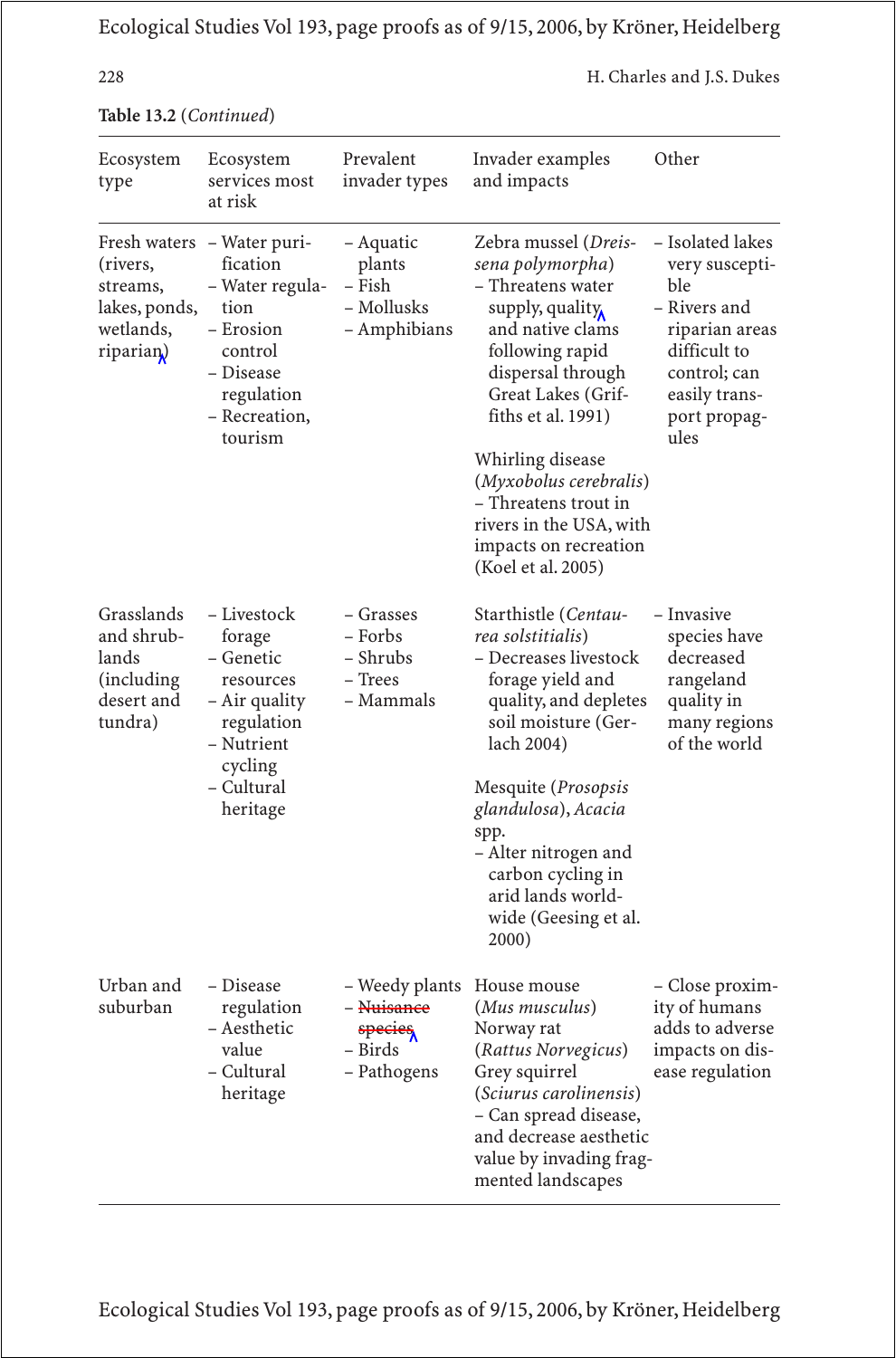## **13.5 Case Studies and Examples**

#### **13.5.1 Provisioning Ecosystem Services**

We have identified a range of examples of invasive species that covers a substantial breadth of services, species, and locations. Provisioning services are perhaps the easiest to assess, since impacts occur on a shorter time scale and are often felt more acutely, at least initially, than for other services. Crops are negatively impacted by invasives eating them, such as the European starling (*Sturnus vulgaris*) feeding on grain and fruit crops such as grapes (Somers and Morris 2002), and by decreases in land productivity and agricultural yields. Livestock are impacted indirectly by invasives that decrease forage quality or quantity, such as the unpalatable leafy spurge (*Euphorbia esula*) avoided by cattle in the mid-western United States (Kronberg et al. 1993), or directly by pathogens such as rinderpest, which is fatal to cattle and has led to famines in many parts of the world. Although many economically important crop and livestock species are invasive, they are typically under human management.

Marine food resources can be impacted by invasive predators such as the European green crab (*Carcinus maenus*; Table 13.2), and by competition with invasives such as the comb jelly (*Mnemiopsis leidyi*), which has devastated fisheries in the Black Sea as well as other seas (Shiganova et al. 2001). Impacts of invasives on water resources are among the best studied, particularly in the South African fynbos. Water is a critical resource in this semiarid region, and multiple invasive species, including *Melia azedarach*, pines, wattle (*Acacia mearnsii*), mesquite (*Prosopis* spp.) and *Lantana camara*, have substantially decreased available surface water and streamflow through their high evapotranspiration rates (Gorgens and van Wilgen 2004).

Timber and other structural support materials are particularly susceptible to termite (*Coptotermes* spp.) damage in South America (Constantino 2002) and other parts of the world. Fuel resources such as wood presumably share the same threats. Cotton and other fiber crops are susceptible to various invasive agricultural pests such as the red imported fire ant (*Solenopsis invicta*), which consumes beneficial arthropods (Eubanks 2001). Ornamental resources, especially trees, are susceptible to attack, and even death from the aphid *Cinara cupressi* throughout Europe and Africa (Watson et al. 1999), as well as from pathogens such as *Phytophthora* spp. It is important to note that many invasive plants have been introduced because they have ornamental value, despite negative impacts they may now have caused. Finally, due to their high option value, genetic resources, biochemicals, pharmaceuticals, and the like are at risk whenever there is a loss of biodiversity. Invasives that lead to species extinctions, such as the small Indian mongoose (*Herpestes javanicus*) or the rosy wolf snail (*Euglandina rosea)*, may irretrievably alter these ser-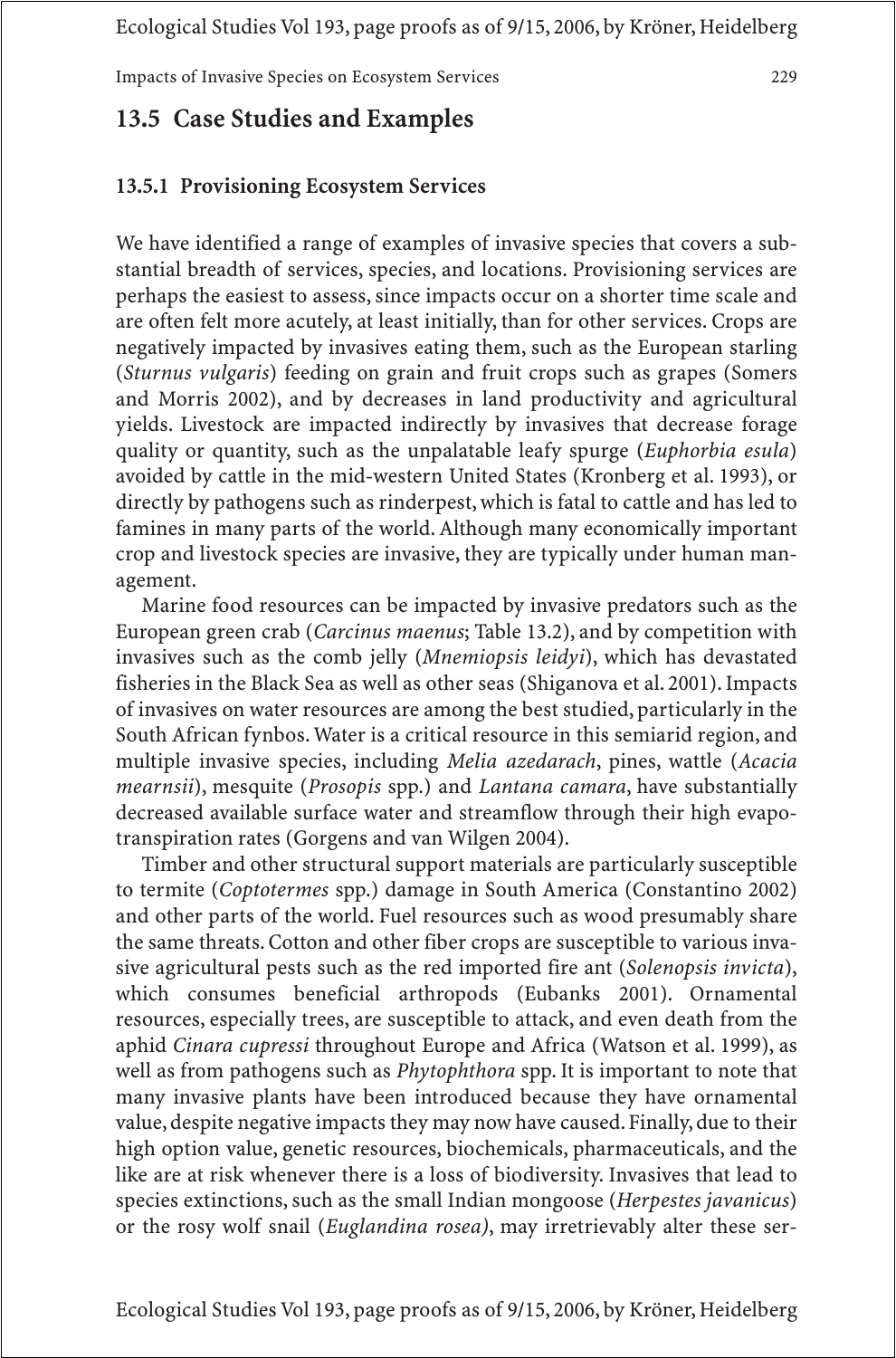```
230 H. Charles and J.S. Dukes
```
vices. In addition, invasions into hotspots of biodiversity such as the tropics and aridlands pose significant risks to current and future sources of these provisioning services.

### **13.5.2 Regulating Ecosystem Services**

Invasive species also alter regulating services, with far-reaching effects on human society. Fires release particulates, carbon monoxide and dioxide, and nitrogen oxides, leading to decreased air quality. Thus, invasives such as cheatgrass (*Bromus tectorum*) that increase fire frequency will enhance these emissions. In addition, several invasive plants, including kudzu (*Pueraria montana*) and eucalyptus, emit large amounts of isoprene, which is highly reactive in the atmosphere and enhances the production of air pollutants (Wolfertz et al. 2003). Emission of isoprene and other volatile organic compounds also leads to the production of ozone and greenhouse gases such as carbon monoxide and methane, thereby altering climate regulation. On a smaller scale, invasives may alter microclimates. For example, smooth cordgrass (*Spartina alterniflora*) reduces light levels in salt marsh plant canopies, potentially decreasing estuarine algal productivity (Callaway and Josselyn 1992).

Invasives generally have a negative effect on water regulation. Salt cedar (*Tamarix* spp.) forms thickets along riparian corridors enhancing sediment capture and channel narrowing. This has decreased the water holding capacity of many waterways in the southwestern United States, leading to more frequent and extensive flooding and associated flood control costs (Zavaleta 2000). Water purification occurs in multiple types of ecosystems, but most notably in wetlands. The common carp (*Cyprinus carpio*) has been shown to decrease water quality in a degraded wetland in Spain by increasing turbidity and nutrient concentrations (Angeler et al. 2002). Aquatic invasive plants and mollusks may also impact waste treatment by clogging water pipes.

Disease regulation is altered by the invasion of human disease pathogens themselves (e.g.,*Vibrio cholerae*, cholera-causing bacteria), or the invasion of disease vectors, particularly invasive mosquitoes such as *Aedes aegypti*, native to Africa, which enhanced the spread of yellow fever in the Americas and of dengue in tropical Asia (Juliano and Lounibos 2005). Natural pest control and pollination are well studied, due to wide recognition of their high economic value. Pest control is altered directly by invasives that consume or compete with either beneficial or detrimental insects, and indirectly by invasives that harbor additional pests. This complicated role is illustrated by the red imported fire ant (*Solenopsis invicta*), an intraguild predator that consumes both insect pests of soybeans and native biological control agents (Eubanks 2001). Impacts on pollination are equally complex. Honey bees (*Apis mellifera*) have been introduced worldwide for pollination services, but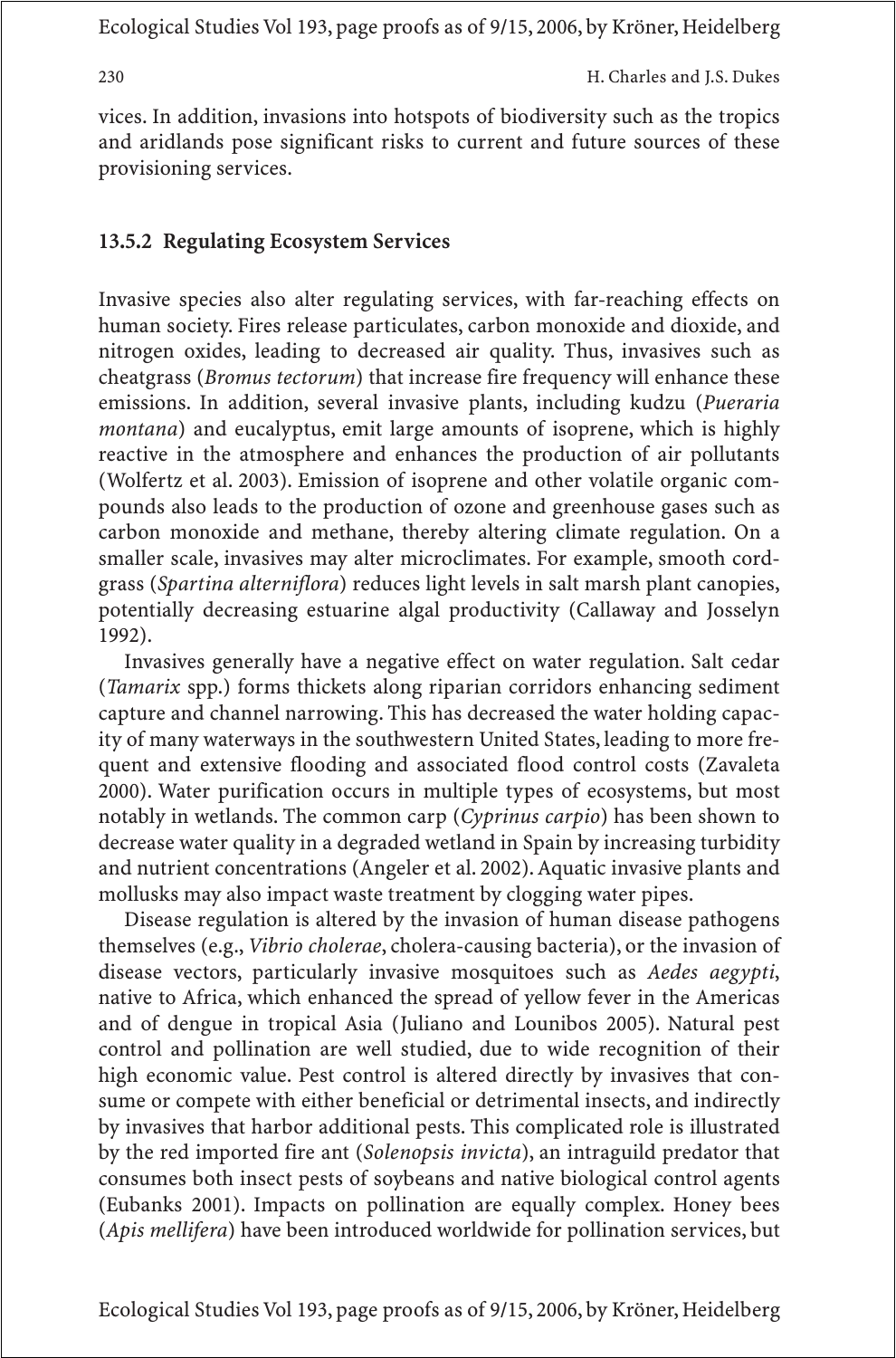research suggests they may competitively displace native bee faunas, which are typically better pollinators (Spira 2001). Invasive plants may also threaten pollination services by luring pollinators from native species, as was shown with *Impatiens glandulifera* in central Europe (Chittka and Schurkens 2001).

Alteration of erosion control is linked to a large number of invasives. Despite the fact that many invasives were originally introduced to dampen erosion, many in fact increase erosion. Examples range from large mammals such as feral pigs (*Sus scrofa*), which uproot plants, disturb soil, and are particularly damaging on islands (Mack and D'Antonio 1998), to small invertebrates such as the isopod *Sphaeroma quoyanum*, which has increased marsh erosion in California due to its burrowing activities (Talley et al. 2001). Since marshes also protect coasts from natural hazards, including hurricanes and strong waves, this loss of sediment is likely to decrease this service as well.

#### **13.5.3 Cultural Ecosystem Services**

Alteration of cultural services is far more difficult to assess, given the subjective nature of these services. For example, purple loosestrife (*Lythrum salicaria*) may actually increase the aesthetic value of wetlands for some observers, due to its brightly colored profusion of flowers, whereas others might find the sight distasteful, given their concerns about the species' effects on water quality and wildlife habitat provision. By the same token, the ability of natural ecosystems to provide inspiration is very personal and has the potential to change over time, even for one individual. In addition, the specific cultural, spiritual, religious, or other values held by an individual or group may be unknown. Nevertheless, the impacts of many invasives can be assumed to apply to a majority of individuals. For example, aesthetic values are lost during intense Asian gypsy moth (*Lymantria dispar*) invasions into forests in the northeastern United States, due to defoliation and corresponding high tree mortality (Hollenhorst et al. 1993). Invaders also cause substantial losses to recreation and tourism, particularly ecotourism. Aquatic macrophytes that form dense layers or beds are a notorious nuisance for boating, swimming, and diving. Examples are found worldwide in both fresh and salt water, and include *Caulerpa taxifolia*, *Hydrilla verticillata*, and *Sargassum muticum* (cf. Global Invasive Species Database). Terrestrial invasive plants may also form dense stands crowding out native species, and impacting recreation and tourism by making natural areas less accessible and by potentially reducing wildlife and rare-plant viewing. Examples include *Melaleuca quinquenervia*,*Mimosa pigra*, Japanese knotweed (*Fallopia japonica*), and the cactus *Opuntia stricta* (cf. Global Invasive Species Database).

Several invasives have provided positive recreation and tourism opportunities, especially in the area of fishing. These include large mouth bass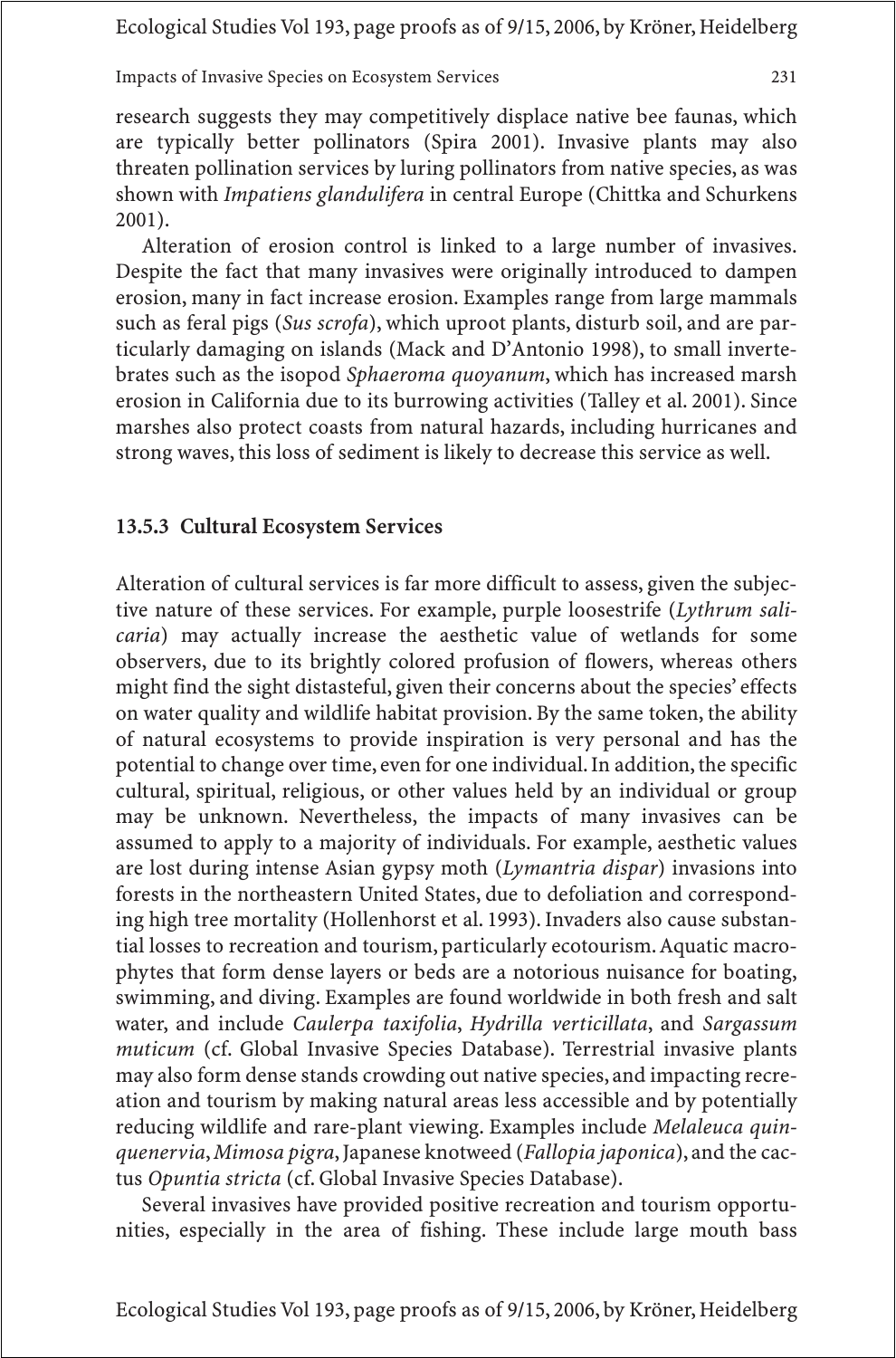232 H. Charles and J.S. Dukes

(*Micropterus salmoides*), brown trout (*Salmo trutta*) and rainbow trout (*Oncorhynchus mykiss*; Global Invasive Species Database). To put this in perspective, however, most of these invasives cause damage to other ecosystem services. Educational values are certainly lost whenever species become extinct, particularly in areas with high endemism such as the Galapagos Islands, considered a natural laboratory for evolutionary studies. Several endemic plants are considered to have disappeared from these islands due to *Lantana camara* invasion (Mauchamp et al. 1998). Overall, we conclude that all cultural services are altered by invasive species, with some positive effects, but predominantly negative effects. Despite the challenge in placing monetary values on these services, it is critical to recognize their widespread influence.

### **13.5.4 Supporting Ecosystem Services**

Invasive species also directly alter supporting services. These impacts can be elusive, since they occur on large temporal and spatial scales to services not used directly by humans (i.e., they have non-use value). However, supporting services are necessary for the maintenance of all other services – when invasive species alter these, they often alter other, supported services. Thus, most of the examples given in Sects. 13.3.2 and 13.3.3 are not only mechanisms of alteration by invasive species, but also impacts on supporting services. A few additional examples are presented here. Studies of direct alteration to photosynthesis are limited in number. Aquatic plants that form floating mats, such as water hyacinth (*Eichhornia crassipes*), can decrease macroinvertebrate abundance by blocking light transmission and decreasing photosynthesis by phytoplankton and other plants, leading to anoxic conditions (Masifwa et al. 2001). Primary production may increase or decrease if an invasion leads to a shift in the major vegetation type of an area. In many cases, invasive plants increase net primary productivity, as is the case with giant reed (*Arundo donax*) and *Phragmites* in marshes (Ehrenfeld 2003). However, a recent study of buffelgrass (*Pennisetum ciliare*), which has been introduced to the Sonoran desert in Mexico to serve as cattle forage, shows that converted areas have lower net primary productivity than areas with native desert vegetation (Franklin et al. 2006).

Soil formation may be indirectly affected by changes in decomposition rates, soil carbon mineralization, and geomorphological disturbance processes (e.g., erosion), as well as succession (Mack and D'Antonio 1998). Maintenance of soil fertility is directly connected to nutrient cycling. Japanese barberry (*Berberis thunbergii*) and Japanese stilt grass (*Microstegium vimineum*), which have invaded forests in the eastern United States, can significantly alter microbial communities, leading to changes in nitrification and increased soil nutrient concentrations (Ehrenfeld 2003). Finally, atmospheric composition can be altered by changes in net ecosystem carbon exchange.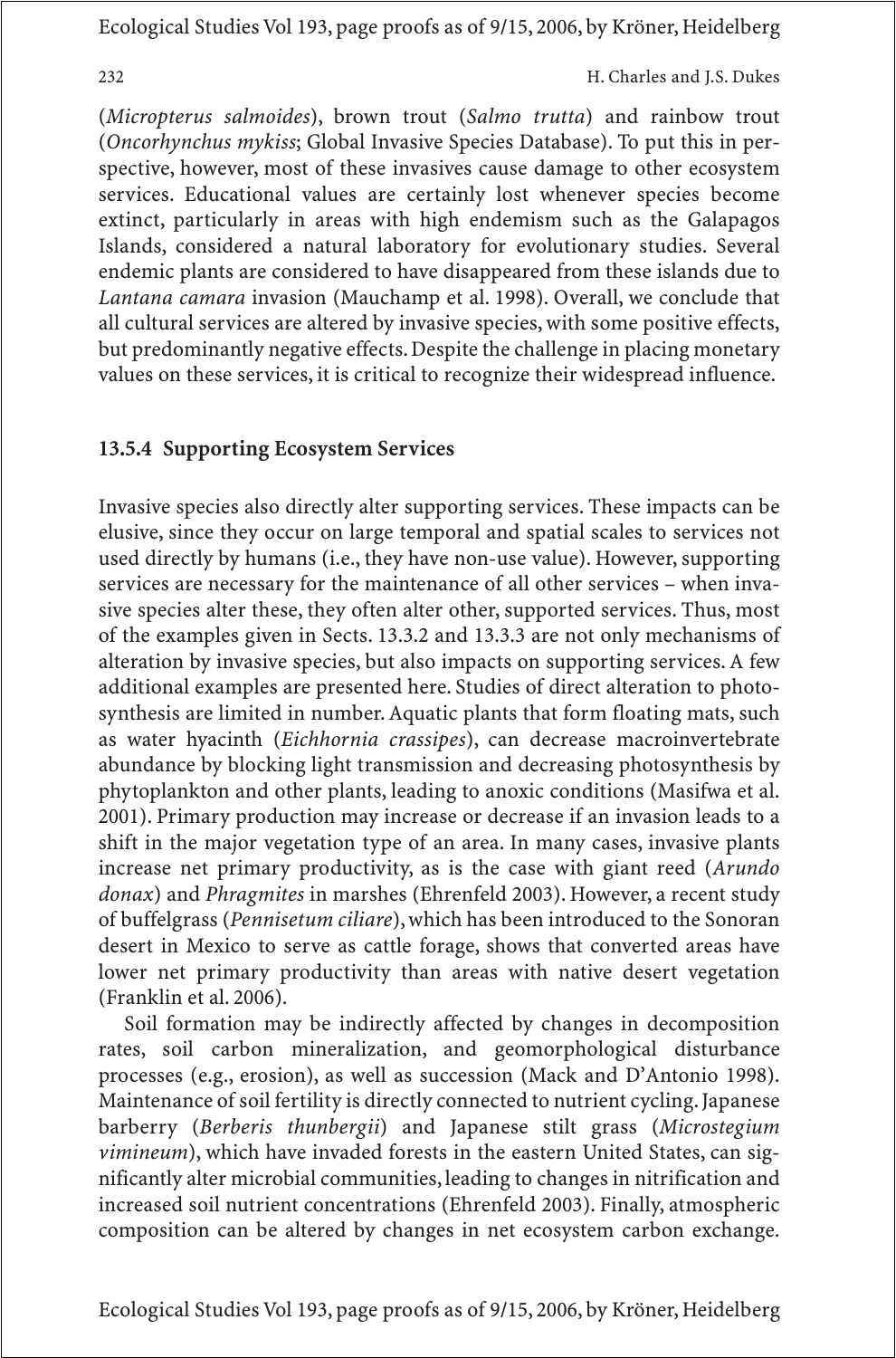Reduced carbon sequestration rates in sagebrush communities invaded by annual grasses (Prater et al. 2006) will contribute to climate warming, illustrating the linkages among these global changes (Chap. 12).

### **13.6 Conclusions**

Across invader taxa, ecosystem types, and geographic locations, invasive species are capable of altering ecosystem services by affecting populations, community interactions, ecosystem processes, and abiotic variables.Virtually all ecosystem services can be negatively impacted by invasive species, although positive impacts do exist. Many invasive species cause cascading effects in communities and/or affect both biotic and abiotic components of ecosystems. This usually leads to an influence on multiple ecosystem services. Different ecosystem types are susceptible to the alteration of specific services. Option values illustrate how invasive species may impact future ecosystem services by threatening native species and communities.

Our assessment found a general lack of work in the area of invasive species and their alteration of ecosystem services. To date, scientific research has focused largely on predicting invasibility, comparing invader and native traits, and assessing environmental impacts, particularly on biodiversity. Ecological economics has generally addressed a limited number of ecosystem services, namely, those with direct market valuation. More recently, several papers have examined the causal mechanisms underlying invasive species impacts. These studies have begun to link invasive species, ecosystem structure and function, and ecosystem goods and services. Several studies also hint at impacts to ecosystem services, but do not directly address these services. Research in this area is critical for several reasons. First, impact assessments for invasive species are not complete without considering implications for human society. Comprehensive assessments allow us to better predict impacts, particularly for species in similar taxa. Second, this research has the potential to increase our understanding of invasive impacts on ecosystem structure and function outside the domain of ecosystem services. Because invasive species' impacts on ecosystem services overlap with environmental impacts (e.g., altered biodiversity), scientists will gain knowledge relating to impacts on all native species. This may also lead to advances in understanding invasibility and community interactions. Third, increased awareness of invasive species' impacts could inform decisions on allocating resources for the control of invasives, and for the protection of ecosystem services and "natural" ecosystems. Finally, increased research efforts will be critical in predicting the effects of invasive species in conjunction with other global changes, including climate and land use, which have been shown to affect ecosystem service supply (Schroter et al. 2005). Dialogue between ecol-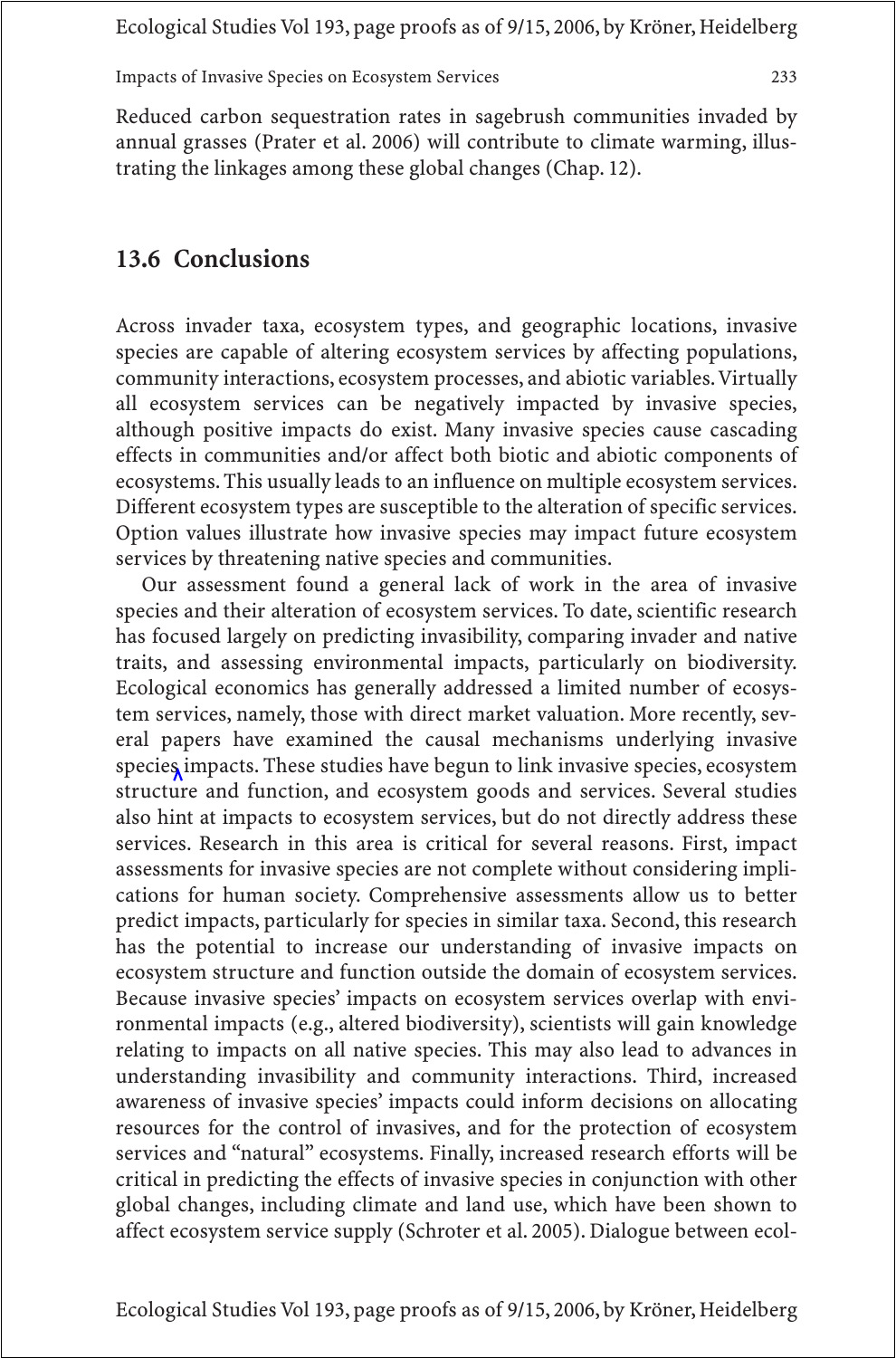234 H. Charles and J.S. Dukes

ogists, economists, and policymakers is critical to moving this research agenda forward.

The four categories of ecosystem services provide a useful framework for assessing our overall knowledge of invasive species' impacts on ecosystem services. Table 13.3 gives a qualitative assessment of several aspects of these four types of services, and suggests a path forward by identifying areas currently lacking research. In particular, supporting and regulating services both have a high value, but a low level of research. Given that their susceptibility to invasive impacts is uncertain and high, respectively, this is evidently an area where research is needed. Recognition of the value of ecosystem services, and the many examples and mechanisms by which invasive species affect ecosystem services lead to several additional opportunities. The general public is still largely unaware of the extent of invasive species' impacts. In addition, society does not often appreciate the extent of its dependence on natural ecosystems (Daily 1997). This creates an opportunity to educate the general public about both issues in tandem, leading to better understanding and appreciation for both. Specific examples of alteration to ecosystem services will also allow policymakers and land managers to prioritize eradication and control campaigns. As with many unquantified threats to human society attributable to global changes, it would be prudent to err on the side of caution in estimating and managing the threats posed by invasive species (i.e., the precautionary principle). As our understanding of the links between invasive species, ecosystem structure and function, and provision of ecosystem goods and services increases, so too will our ability to recognize invasive species' impacts on ecosystem services, and to better manage these impacts.

| Services                                                  | Provisioning | Regulating | Cultural         | Supporting |
|-----------------------------------------------------------|--------------|------------|------------------|------------|
| Value                                                     | High         | High       | Medium           | Very high  |
| Susceptibility to<br>to alteration<br>by invasive species | High         | High       | Medium<br>to low | Uncertain  |
| Amount of research<br>on invasive impacts                 | Medium       | Low        | Medium           | Very low   |

| Table 13.3 Qualitative assessment of the value of ecosystem services and current knowl-  |  |
|------------------------------------------------------------------------------------------|--|
| edge of their susceptibility to, and the amount of research focused on, invasive species |  |
| impacts                                                                                  |  |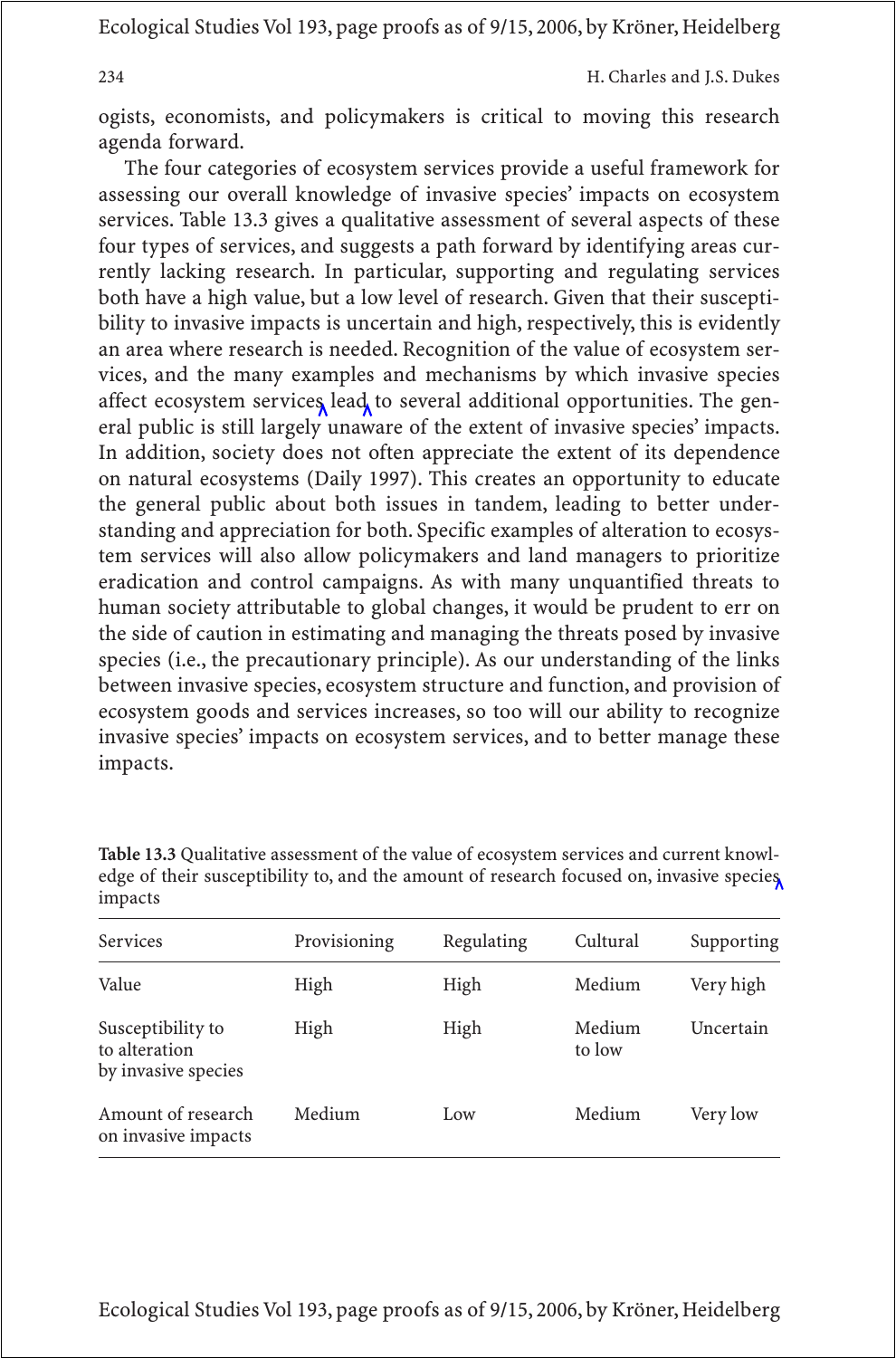## **References**

- Angeler DG, Alvarez-Cobelas M, Sanchez-Carrillo S, Rodrigo MA (2002) Assessment of exotic fish impacts on water quality and zooplankton in a degraded semi-arid floodplain wetland. Aquat Sci 64:76–86
- Born W, Rauschmayer F, Brauer I (2005) Economic evaluation of biological invasions a survey. Ecol Econ 55:321–336
- Callaway JC, Josselyn MN (1992) The introduction and spread of smooth cordgrass (*Spartina alterniflora*) in South San-Francisco Bay. Estuaries 15:218–226
- Callaway RM, Ridenour WM (2004) Novel weapons: invasive success and the evolution of increased competitive ability. Frontiers Ecol Environ 2:436–443
- Carlsson NOL, Bronmark C, Hansson LA (2004) Invading herbivory: the golden apple snail alters ecosystem functioning in Asian wetlands. Ecology 85:1575–1580
- Chapin FS, Reynolds HL, D'Antonio CM, Eckhart VM (1996) The functional role of species in terrestrial ecosystems. In: Walker B, Steffen W (eds) Global change and terrestrial ecosystems. Cambridge University Press, Cambridge, pp 403–428
- Chapin FS, Zavaleta ES, Eviner VT, Naylor RL, Vitousek PM, Reynolds HL, Hooper DU, Lavorel S, Sala OE, Hobbie SE, Mack MC, Diaz S (2000) Consequences of changing biodiversity. Nature 405:234–242
- Chittka L, Schurkens S (2001) Successful invasion of a floral market an exotic Asian plant has moved in on Europe's river-banks by bribing pollinators. Nature 411:653
- Constantino R (2002) The pest termites of South America: taxonomy, distribution and status. J Appl Entomol 126:355–365
- Costanza R, d'Arge R, de Groot R, Farber S, Grasso M, Hannon B, Limburg K, Naeem S, O'Neill RV, Paruelo J, Raskin RG, Sutton P, van den Belt M (1997) The value of the world's ecosystem services and natural capital. Nature 387:253–260
- Daily GC (ed) (1997) Nature's services: societal dependence on natural ecosystems. Island Press, Washington, DC
- Dale JL (1987) Banana bunchy top an economically important tropical plant-virus disease. Adv Virus Res 33:301–325
- Dukes JS, Mooney HA (2004) Disruption of ecosystem processes in western North America by invasive species. Rev Chil Hist Nat 77:411–437
- Ehrenfeld JG (2003) Effects of exotic plant invasions on soil nutrient cycling processes. Ecosystems 6:503–523
- Eiswerth ME, Donaldson SG, Johnson WS (2000) Potential environmental impacts and economic damages of Eurasian watermilfoil (*Myriophyllum spicatum*) in western Nevada and northeastern California. Weed Technol 14:511–518
- Eiswerth ME, Darden TD, Johnson WS, Agapoff J, Harris TR (2005) Input-output modelling, outdoor recreation, and the economic impacts of weeds. Weed Sci 53:130–137
- Engeman RM, Smith HT, Shwiff SA, Constantin B, Woolard J, Nelson M, Griffin D (2003) Prevalence and economic value of feral swine damage to native habitat in three Florida state parks. Environ Conserv 30:319–324
- Eubanks MD (2001) Estimates of the direct and indirect effects of red imported fire ants on biological control in field crops. Biol Control 21:35–43
- Franklin KA, Lyons K, Nagler PL, Lampkin D, Glenn EP, Molina-Freaner F, Markow T, Huete AR (2006) Buffelgrass (*Pennisetum ciliare*) land conversion and productivity in the plains of Sonora, Mexico. Biol Conserv 127:62–71
- Fritts TH, Rodda GH (1998) The role of introduced species in the degradation of island ecosystems: a case history of Guam. Annu Rev Ecol Syst 29:113–140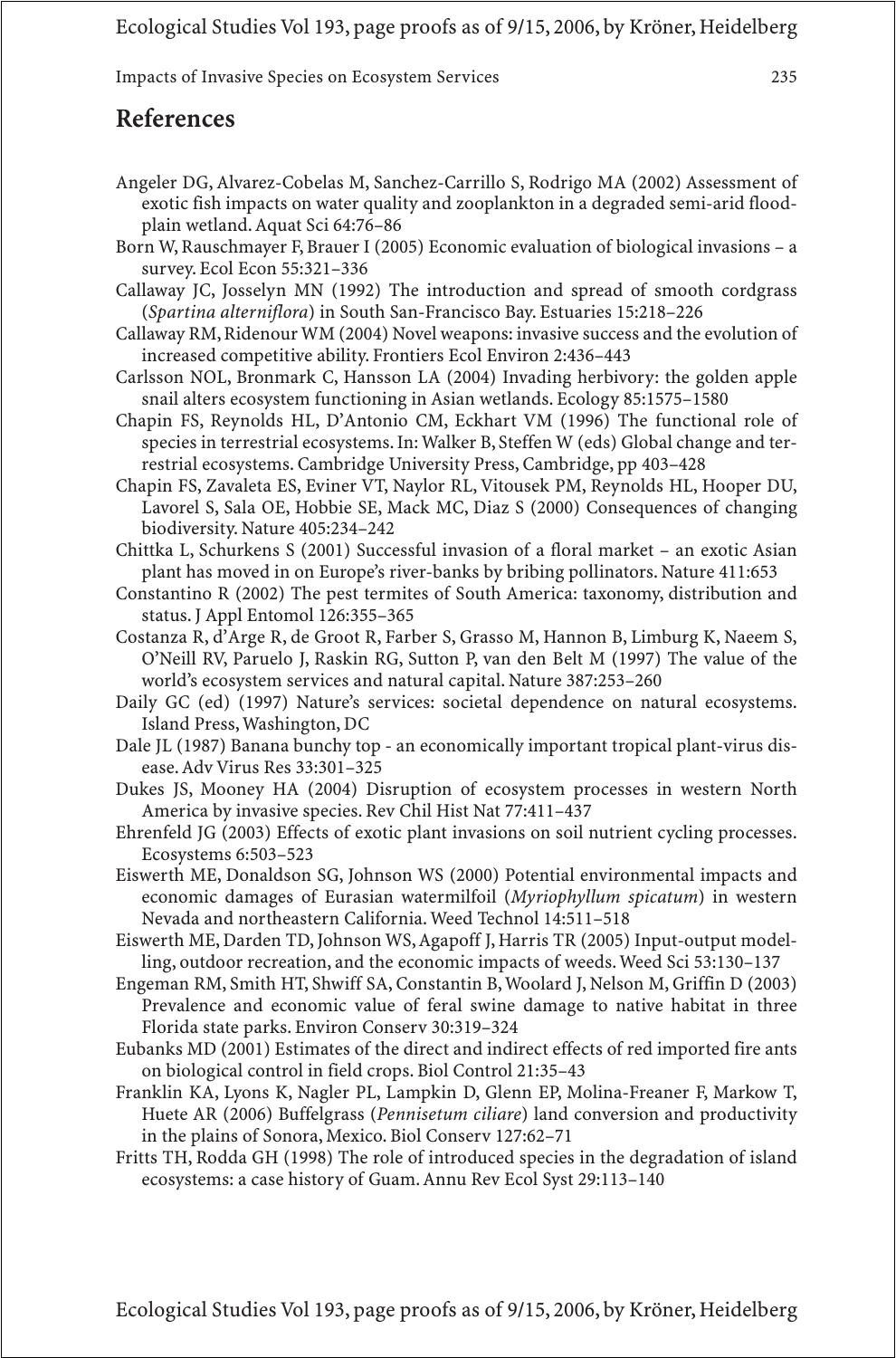236 H. Charles and J.S. Dukes

- Geesing D, Felker P, Bingham RL (2000) Influence of mesquite (*Prosopis glandulosa*) on soil nitrogen and carbon development: implications for global carbon sequestration. J Arid Environ 46:157–180
- Gerlach JD (2004) The impacts of serial land-use changes and biological invasions on soil water resources in California, USA. J Arid Environ 57:365–379
- Global Invasive Species Database (http://www.issg.org/database)
- Gorgens AHM, van Wilgen BW (2004) Invasive alien plants and water resources in South Africa: current understanding, predictive ability and research challenges. S Afr J Sci 100:27–33
- Griffiths RW, Schloesser DW, Leach JH, Kovalak WP (1991) Distribution and dispersal of the zebra mussel (*Dreissena polymorpha*) in the Great-Lakes Region. Can J Fish Aquat Sci 48:1381–1388
- Hoffmann WA, Jackson RB (2000) Vegetation-climate feedbacks in the conversion of tropical savanna to grassland. J Climate 13:1593–1602
- Hollenhorst SJ, Brock SM, Freimund WA, Twery MJ (1993) Predicting the effects of gypsy-moth on near-view aesthetic preferences and recreation appeal. Forest Sci 39:28–40
- Hooper DU, Chapin FS, Ewel JJ, Hector A, Inchausti P, Lavorel S, Lawton JH, Lodge DM, Loreau M, Naeem S, Schmid B, Setala H, Symstad AJ,Vandermeer J,Wardle DA (2005) Effects of biodiversity on ecosystem functioning: a consensus of current knowledge. Ecol Monogr 75:3–35
- Huxman TE, Cable JM, Ignace DD, Eilts JA, English NB, Weltzin J, Williams DG (2004) Response of net ecosystem gas exchange to a simulated precipitation pulse in a semiarid grassland: the role of native versus non-native grasses and soil texture. Oecologia 141:295–305
- Juliano SA, Lounibos LP (2005) Ecology of invasive mosquitoes: effects on resident species and on human health. Ecol Lett 8:558–574
- Koel TM, Bigelow PE, Doepke PD, Ertel BD, Mahony DL (2005) Nonnative lake trout result in Yellowstone cutthroat trout decline and impacts to bears and anglers. Fisheries 30:10–19
- Kronberg SL, Muntifering RB, Ayers EL, Marlow CB (1993) Cattle avoidance of leafy spurge – a case of conditioned aversion. J Range Manage 46:364–366
- Levine JM, Vila M, D'Antonio CM, Dukes JS, Grigulis K, Lavorel S (2003) Mechanisms underlying the impacts of exotic plant invasions. Proc Roy Soc Lond B Biol 270:775–781
- Mack MC, D'Antonio CM (1998) Impacts of biological invasions on disturbance regimes. Trends Ecol Evol 13:195–198
- Masifwa WF, Twongo T, Denny P (2001) The impact of water hyacinth, *Eichhornia crassipes* (Mart) Solms on the abundance and diversity of aquatic macroinvertebrates along the shores of northern Lake Victoria, Uganda. Hydrobiologia 452:79–88
- Mauchamp A, Aldaz I, Ortiz E,Valdebenito H (1998) Threatened species, a re-evaluation of the status of eight endemic plants of the Galapagos. Biodiversity Conserv 7:97–107
- Millennium Ecosystem Assessment (2005) Ecosystems and human well-being: synthesis. Island Press, Washington, DC
- NRC (2005) Valuing ecosystem services: toward better environmental decision-making. National Research Council, National Academy Press, Washington, DC
- Naylor R (1996) Invasions in agriculture: assessing the cost of the golden apple snail in Asia. Ambio 25:443–448
- Oliveira MRV, Henneberry TJ, Anderson P (2001) History, current status, and collaborative research projects for *Bemisia tabaci*. Crop Protect 20:709–723
- Prater MR, Obrist D,Arnone JA, DeLucia EH (2006) Net carbon exchange and evapotran-